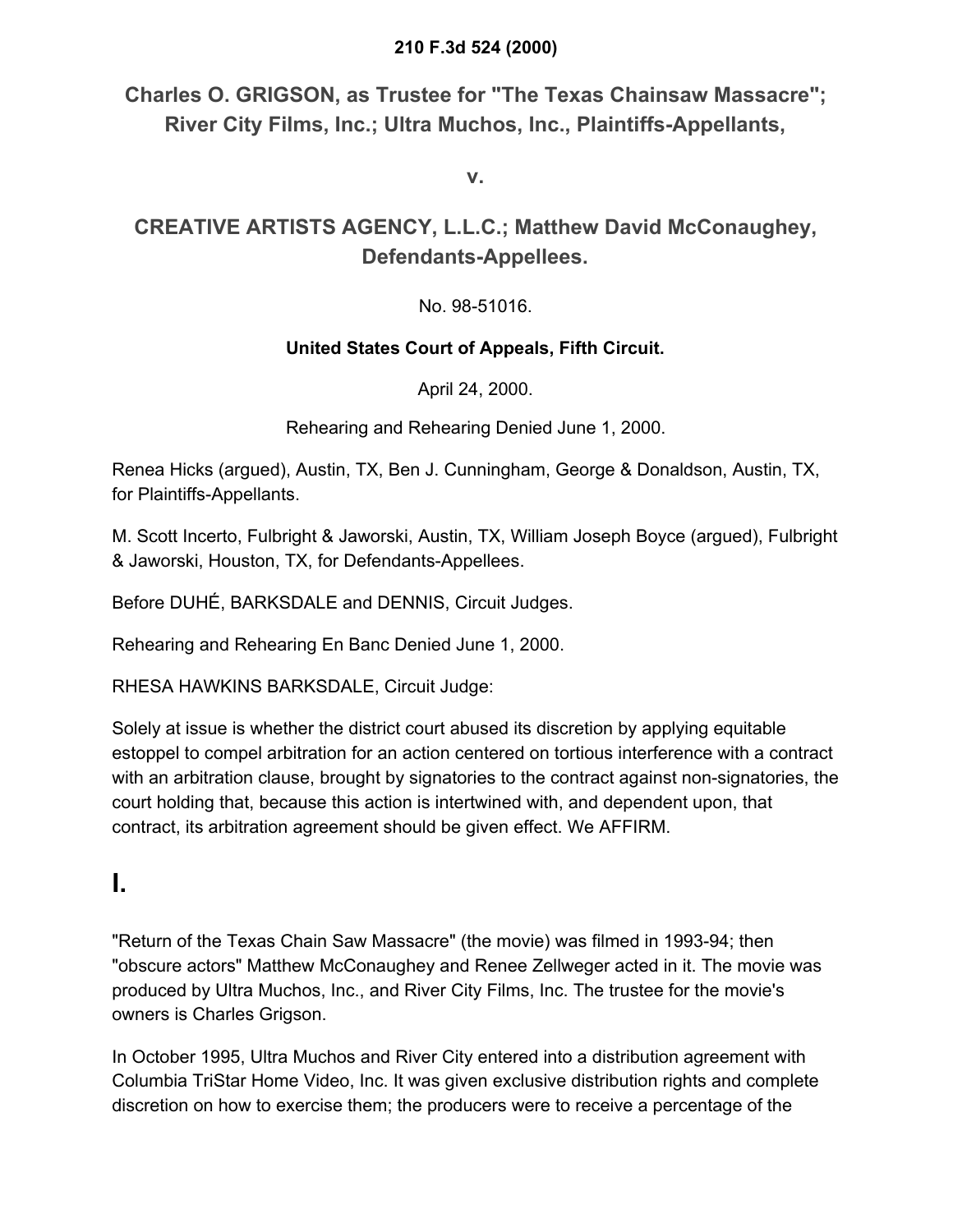movie's gross revenue. And, by separate, earlier agreement, the owners were to receive a portion of the producers' percentage.

In the period post-acting in the movie and prior to the fall of 1996, McConaughey signed an agency contract with Creative Artists Agency, L.L.C. The movie's distribution was delayed by TriStar to take advantage of Zellweger and McConaughey's success in subsequent movies. Subsequently, however, TriStar gave the movie only a limited distribution.

In district court in mid-1997, Grigson, as trustee, sued Ultra Muchos, River City, and TriStar for breach of the distribution agreement. But, Grigson quickly and voluntarily had the action dismissed that fall, when TriStar sought to enforce the distribution agreement's arbitration clause, which contains a forum selection provision (Los Angeles County, California).

In late 1997, a few months after the voluntary dismissal of the first action, Grigson, *now joined by Ultra Muchos and River City,* filed this action in state court against McConaughey and Creative Artists (Defendants) for, *inter alia,* tortious interference with the distribution agreement, claiming that such interference occurred between McConaughey's signing with Creative Artists and the movie's limited distribution. In this regard, Defendants allegedly pressured TriStar to limit the release because they viewed it as an improper exploitation of McConaughey's success post-acting in the movie.

After the action was removed to federal court on the basis of diversity of citizenship, Defendants, although non-signatories to the distribution agreement, moved to compel arbitration under the agreement. The same district court that had permitted the voluntary dismissal of Grigson's first action ruled that Grigson, Ultra Muchos, and River City (Appellants) were equitably estopped from relying upon Defendants' being non-signatories. This was based upon holding that, because the claims are so intertwined with, and dependent upon, the distribution agreement, its arbitration clause should be given effect. Accordingly, in the light of the forum selection provision in the arbitration clause, the court dismissed the action so that the parties could proceed in the mandated forum (Los Angeles County, California).

# **II.**

Arbitration is favored in the law. See *Moses H. Cone Mem. Hosp. v. Mercury Constr. Corp.,* 460 U.S. 1, 24-25, 103 S.Ct. 927, 74 L.Ed.2d 765 (1983). Accordingly, parties to such agreements cannot avoid them by casting their claims in tort, rather than in contract. *See e.g., Acevedo Maldonado v. PPG Indus., Inc.,* 514 F.2d 614, 616 (1st Cir.1975). Likewise, proceedings against parties and non-parties to the arbitration agreement are stayed pending the outcome of arbitration, when the action against the non-party is dependent upon interpretation of the underlying contract. *See Subway Equip. Leasing Corp. v. Forte,* 169 F.3d 324, 329 (5th Cir.1999). Similarly, as discussed *infra,* in certain limited instances, pursuant to an equitable estoppel doctrine, a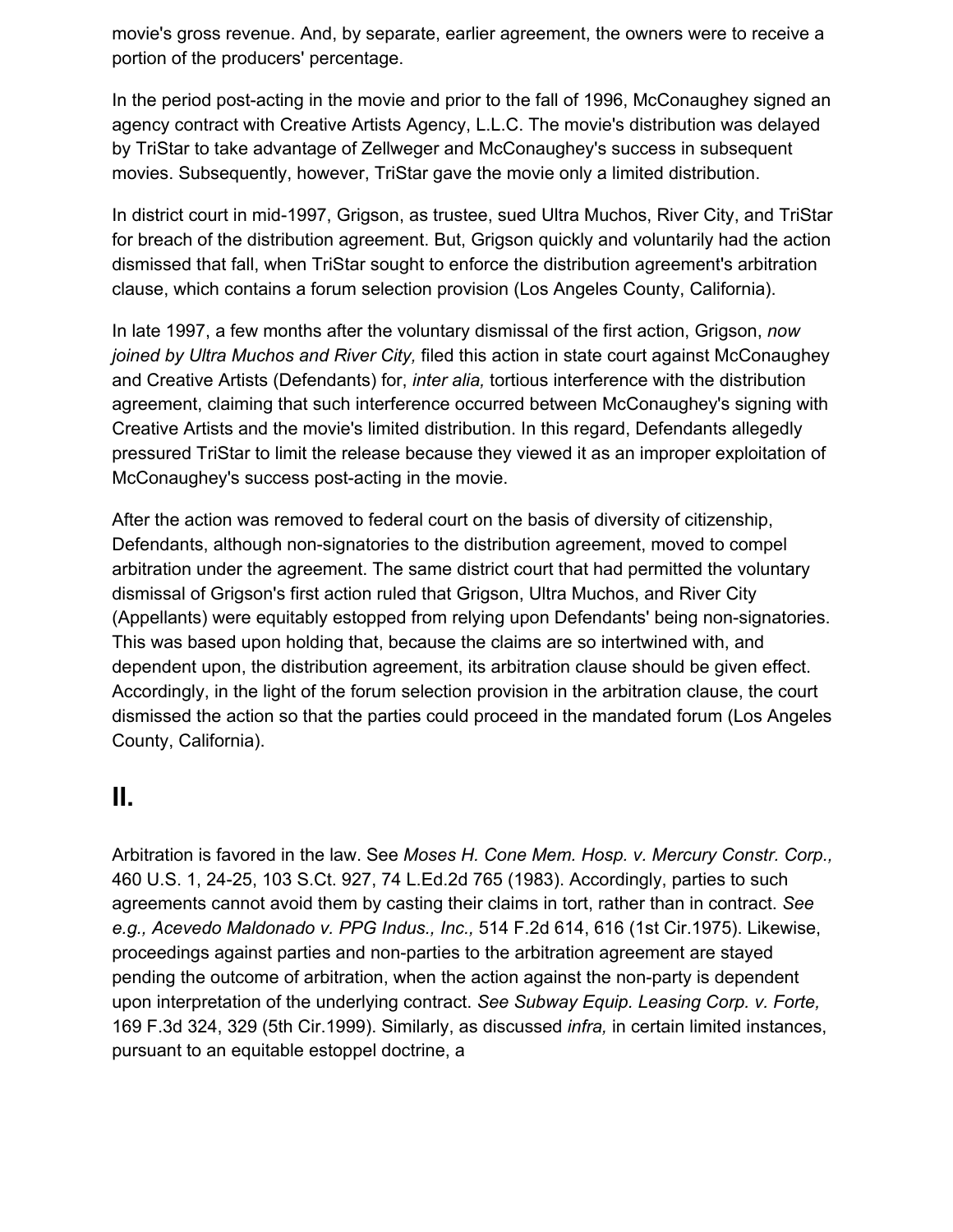non-signatory-to-an-arbitration-agreement-defendant can nevertheless compel arbitration against a signatory-plaintiff.

In the distribution agreement, Ultra Muchos, River City, and TriStar agreed

that any dispute or controversy relating to any of the matters referred to in clauses  $(d)(i), (ii),$ or (iii), above, shall be decided by a Rent-A-Judge, mutually selected by the parties (or, if they cannot agree, by the Presiding Judge of the Los Angeles Superior Court) appointed in accordance with California Code of Civil Procedure Section 638, sitting without a jury, in Los Angeles County California, and the Parties hereby submit to the jurisdiction of such court.

The parties to this action agree that this procedure is the equivalent of arbitration, which would be subject to the Federal Arbitration Act, 9 U.S.C. § 1 *et seq.* The clauses referenced in the arbitration provision concern

(i) the validity and interpretation of this agreement, (ii) the performance by the Parties of their respective obligations hereunder, and (iii) all other causes of action (whether sounding in contract or in tort) arising out of or relating to this Agreement....

Because the owners seek compensation through the distribution agreement, Grigson admits that he is a third party beneficiary of that agreement; and that, therefore, he is required, as are the signatory-producers, to arbitrate with TriStar all disputes concerning that agreement. Appellants contend, however, that they are *not* required to arbitrate with Defendants, because they are *not* parties to the distribution agreement; and because, in the alternative, Defendants do not fall within what Appellants view as the quite limited bases for application of equitable estoppel to compel arbitration: either a special relationship to the distribution agreement signatories, or a role in carrying out the agreement's obligations. Creative Artists and McConaughey counter that, because the charged tortious interference is intertwined with the distribution agreement, they are entitled, through application of equitable estoppel, to compel arbitration.

This is an issue of first impression for our circuit. Other circuits have, in a few instances, allowed a non-signatory to a contract with an arbitration clause to compel arbitration under an equitable estoppel theory, including when the action is intertwined with, and dependent upon, that contract. *E.g., Sunkist Soft Drinks, Inc. v. Sunkist Growers, Inc.,* 10 F.3d 753, 757 (11th Cir.1993), *cert. denied,* 513 U.S. 869, 115 S.Ct. 190, 130 L.Ed.2d 123 (1994); *Hughes Masonry Co., Inc. v. Greater Clark County Sch. Bldg. Corp.,* 659 F.2d 836, 841 n. 9 (7th Cir.1981).

The Eleventh Circuit has taken the lead in applying equitable estoppel under the intertwined-claims basis. *See also McBro Planning & Dev. Co. v. Triangle Elec. Constr. Co.,* 741 F.2d 342 (11th Cir. 1984). The test, which rejects the narrow strictures urged by Appellants, *see Sunkist,* 10 F.3d at 757-58, is framed nicely by that circuit in *MS Dealer Serv. Corp. v. Franklin,* 177 F.3d 942, 947 (11th Cir. 1999):

Existing case law demonstrates that equitable estoppel allows a nonsignatory to compel arbitration in two different circumstances. *First, equitable estoppel applies when the*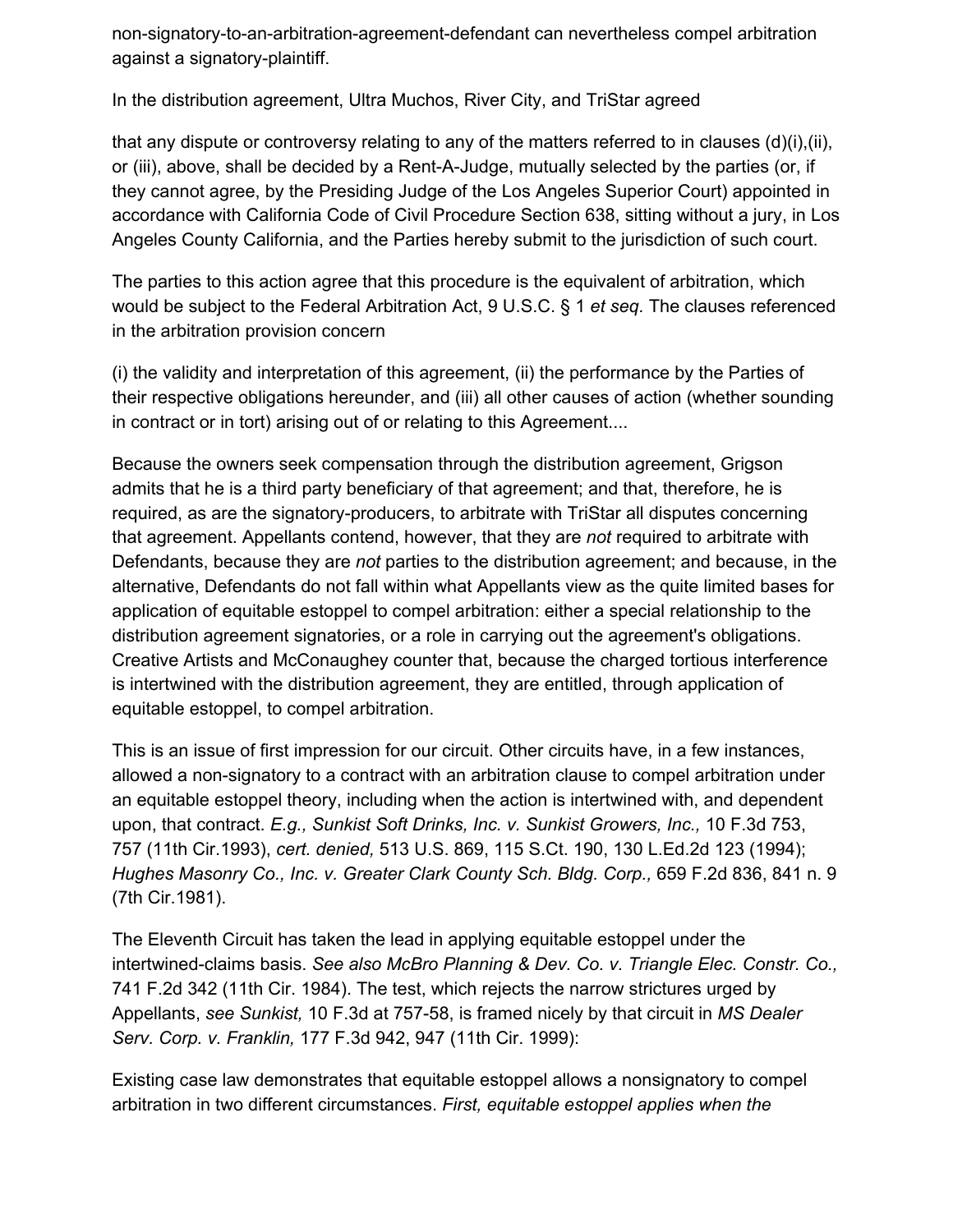*signatory to a written agreement containing an arbitration clause must rely on the terms of the written agreement in asserting its claims against the nonsignatory.* When each of a signatory's claims against a nonsignatory makes reference to or presumes the existence of the written agreement, the signatory's claims arise out of and relate directly to the written agreement, and arbitration is appropriate. *Second, application of equitable estoppel is warranted when the signatory to the contract containing an arbitration clause raises allegations of substantially interdependent and concerted misconduct by both the nonsignatory and one or more of the signatories to the contract. Otherwise the arbitration proceedings between the two signatories would be rendered meaningless and the federal policy in favor of arbitration effectively thwarted.*

(Internal citations and quotation marks omitted; emphasis added.)

We agree with the intertwined-claims test formulated by the Eleventh Circuit. Each case, of course, turns on its facts. Such equitable estoppel is much more readily applicable when the case presents both independent bases advanced by the Eleventh Circuit for applying the inter-twined-claims doctrine. That is the situation here. The linchpin for equitable estoppel is equity — fairness. For the case at hand, to not apply this intertwined-claims basis to compel arbitration would fly in the face of fairness.

For the above-quoted statement from *MS Dealer Serv. Corp.* that equitable estoppel is applied in order to fulfill federal pro-arbitration policy, the Eleventh Circuit quoted from our court's decision in *Sam Reisfeld & Son Import Co. v. S.A. Eteco,* 530 F.2d 679, 681 (5th Cir.1976), which used an intertwined-claims rationale for staying judicial proceedings against two defendants, with links to a third, pending arbitration with plaintiff. Unlike third-defendant, the other two were *not* signatories to the arbitration agreement with plaintiff. Our court held, accordingly, that the district court had "discretion" to stay the judicial proceedings as to all three defendants, even though, as noted, two were *not* parties to the arbitration agreement: "[t]he charges against these two defendants were based on the same operative facts and were inherently inseparable from the claims against" third-defendant, a signatory to the agreement. *Id.* Accordingly, our court concluded that the district court had *not* abused its discretion.

Although *Reisfeld* does *not* apply equitable estoppel *per se,* its *ratio decidendi* comports with that for application of that doctrine to allow a defendant non-signatory to an arbitration agreement to compel arbitration with a plaintiff-signatory. In short, although arbitration is a matter of contract and cannot, in general, be required for a matter involving an arbitration agreement non-signatory, a signatory to that agreement *cannot,* in those instances described in *MS Dealer Serv. Corp.,* "have it both ways": it cannot, on the one hand, seek to hold the non-signatory liable pursuant to duties imposed by the agreement, which contains an arbitration provision, but, on the other hand, deny arbitration's applicability because the defendant is a non-signatory. *MS Dealer Serv. Corp.,* 177 F.3d at 947; *Hughes Masonry Co.,* 659 F.2d at 838-39. Again, to allow such inconsistent positions would be inequitable, to say the least.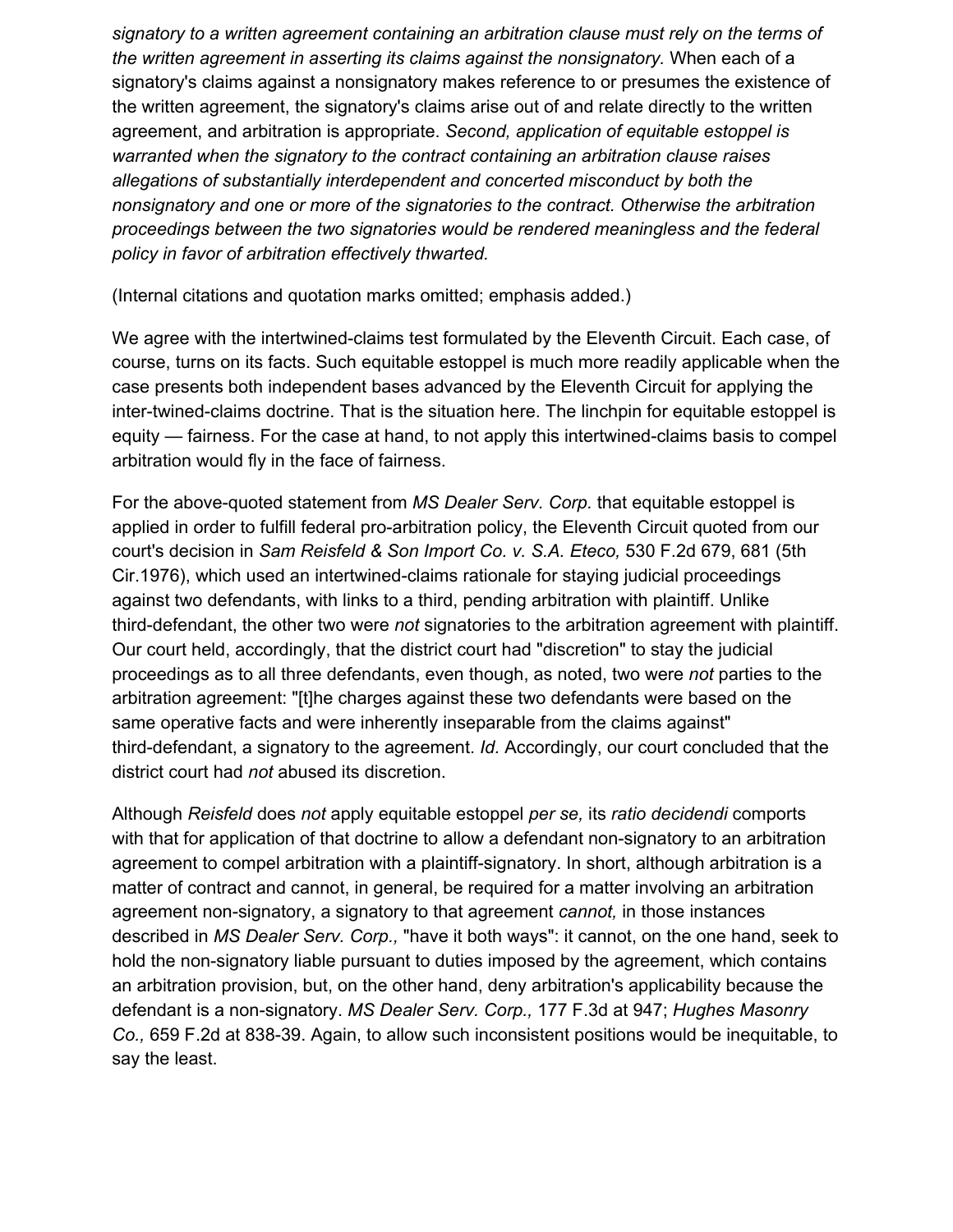Moreover, as noted, it would be especially inequitable where, as here, a signatory non-defendant is charged with interdependent and concerted misconduct with a non-signatory defendant. In such instances, that signatory, in essence, becomes a party, with resulting loss, *inter alia,* of time and money because of its required participation in the proceeding. Concomitantly, detrimental reliance by that signatory *cannot* be denied: it and the signatory-plaintiff had agreed to arbitration in lieu of litigation (generally far more costly in terms of time and expense); but, the plaintiff is seeking to avoid that agreement by bringing the action against a non-signatory charged with acting in concert with that non-defendant signatory. Of course, detrimental reliance is one of the elements for the usual application of equitable estoppel. *E.g., In re Coastal Plains,* 179 F.3d 197, 207 (5th Cir.1999), *cert. denied,* \_\_\_ U.S. \_\_\_, 120 S.Ct. 936, 145 L.Ed.2d 814 (2000).

Accordingly, whether to utilize equitable estoppel in this fashion is within the district court's discretion; we review to determine only whether it has been abused. *E.g., Scholle Corp. v. Blackhawk Molding Co.,* 133 F.3d 1469, 1471 (Fed.Cir. 1998); *Hoefler v. Babbitt,* 139 F.3d 726, 727 (9th Cir.), *cert. denied,* 525 U.S. 825, 119 S.Ct. 70, 142 L.Ed.2d 55 (1998). *See In re Coastal Plains, Inc.,* 179 F.3d at 205 (judicial estoppel). To constitute an abuse of discretion, the district court's decision must be either premised on an application of the law that is erroneous, or on an assessment of the evidence that is clearly erroneous. *Id.*

The district court did *not* abuse its discretion by concluding "that Plaintiffs' claims are so intertwined with and dependent upon the Distribution Agreement that the arbitration agreement within the Distribution Agreement should be given effect". This conclusion is compelled by comparing the complaint (the operative facts for purposes of the motion to compel arbitration) with the distribution agreement (an exhibit to the complaint). This is quickly and amply demonstrated with but a few examples.

The distribution agreement is *not* the only contract for which tortious interference is claimed. Creative Artists is also charged with such interference with McConaughey's actor's contract for the movie (another exhibit to the complaint); he is charged with breach of that contract. Among other things, he was required by that actor's contract to allow use of "his name and photographs ... for commercial and advertising purposes".

The complaint uses that specific requirement in the actor's contract in describing how, for the theatrical release (as defined in the distribution agreement) mandated by the distribution agreement, TriStar

had planned to distribute Chainsaw movie posters prominently featuring the likeness and name of McConaughey and, in fact, had printed posters reflecting this plan. Creative Artists, acting for McConaughey, contacted Columbia Tristar and successfully pressured it to retreat from its plan for the posters on the grounds that McConaughey's fame should not be exploited in such a manner in connection with the Chainsaw movie.

This is but part of the charged interference. In addition, the complaint alleges that the theatrical release was delayed initially to take advantage of Zellweger's post-movie success in another movie, *also released by TriStar;* that the plan changed to take advantage of both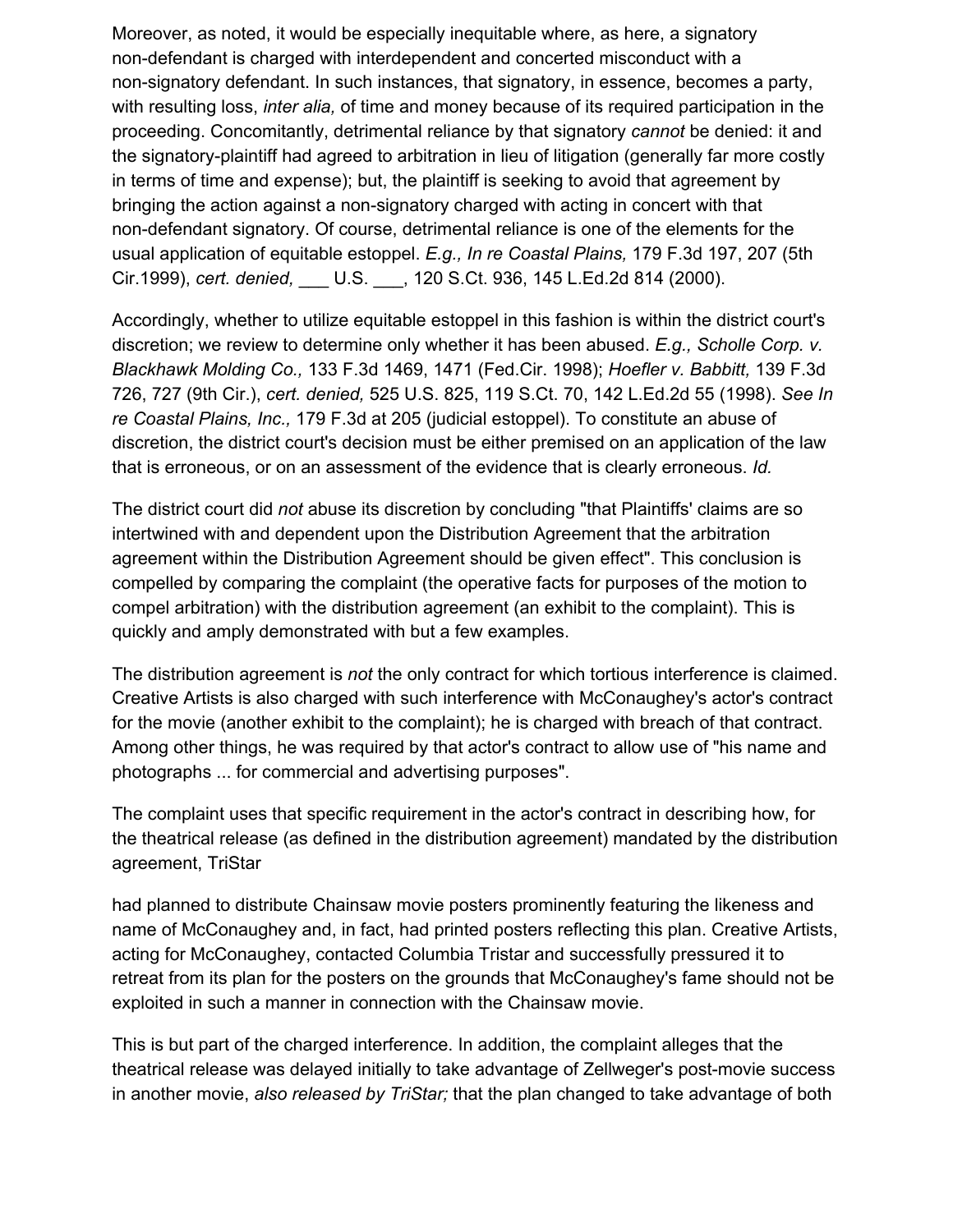actors' success; that Creative Artists, on behalf of McConaughey, "pressured" TriStar to *not* make a major release of the movie and, instead, to make only a limited one, to Appellants' great financial detriment; and that, because of Defendants' actions, "*TriStar failed to exercise its good faith judgment in promoting, exploiting, and distributing" the movie.* (Emphasis added.)

As is obvious from the foregoing, and as the district court concluded, these allegations and claims are intertwined with, and dependent upon, the distribution agreement. In addition to Appellants relying on the terms of the agreement in asserting their claims, TriStar and Defendants are charged with interdependent and concerted misconduct.

The distribution agreement, in describing the movie, lists Zellweger and two others as "starring" in it; *McConaughey is not so listed.* All rights to the movie are given to TriStar; and, subject to it making a required minimum expenditure in connection with the theatrical release, TriStar has "*absolute discretion* concerning the exploitation of the [movie] in any and all media". (Emphasis added.)

In that provision, which obviously lies at the heart of this action, Appellants

agree[d] that the *good faith judgment* of [TriStar] regarding any matter affecting the exploitation of the [movie] shall be binding and conclusive upon [Appellants] ([TriStar] shall make the determination, *within its sole discretion,* whether or not to release the [movie] in a given media and/or in a given territory).

(Emphasis added.) "Territory" includes, with some exceptions, "[t]he entire universe", while "media" includes, but is *not* limited to, movie theaters.

And, as noted, the distribution agreement's arbitration clause pertains, *inter alia,* to the "interpretation of [the distribution] agreement, ... the performance by the Parties of their respective obligations [there]under, and ... all other causes of action (whether sounding in contract *or in tort*) arising out of *or relating to* this Agreement". (Emphasis added.)

In short, the scope of the distribution, the "discretion", both "absolute" and "sole", vested in TriStar, and its "good faith judgment" are at the center of this dispute. Among other things, TriStar is charged with, as a result of the claimed interference ("pressure"), *not* using its "good faith judgment". Although *not* sued (an obvious attempt to make an end-run around the arbitration clause, as discussed *infra*), TriStar nevertheless will be involved extensively — and, no doubt, quite expensively — in this dispute, including whether it performed properly under the distribution agreement.

As stated, the foregoing are but a few examples of the intertwining of the claims with the distribution agreement, including the claimed concerted actions by Defendants (non-signatories), with TriStar, a signatory. How possible damages might be computed, in the light of the detailed "accounting" provisions of the agreement, is but another example.

This action is quite similar to Grigson's first action — against TriStar, discussed below. After quickly instituting a voluntary dismissal of that action, when TriStar moved to compel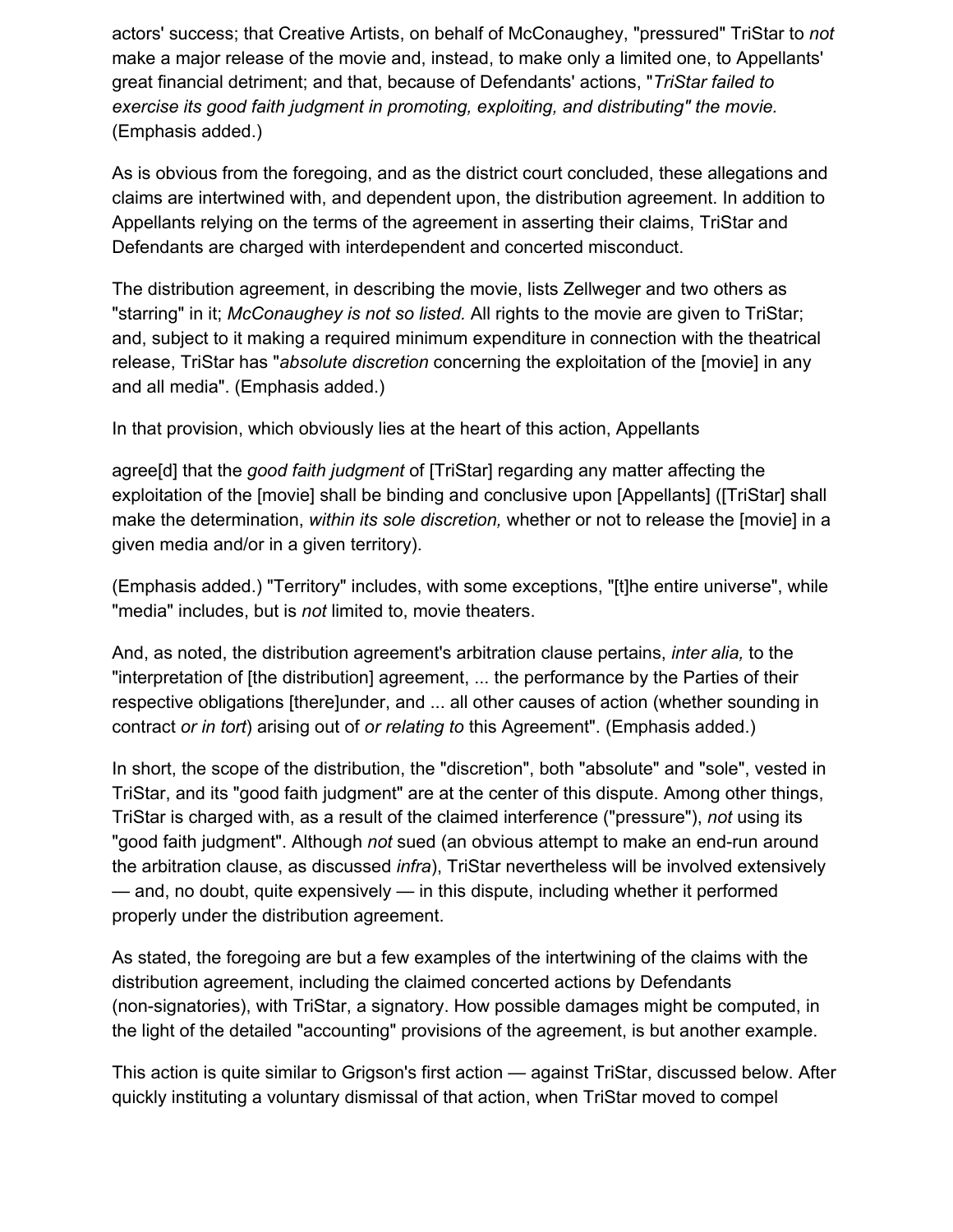arbitration, Appellants brought this one against McConaughey and Creative Artists, non-signatories to the distribution agreement, for, *inter alia,* interfering with that agreement. As noted, this is a quite obvious, if not blatant, attempt to bypass the agreement's arbitration clause.

In Grigson's first action, against the two producers (who joined Grigson in this second action) and TriStar, Grigson charged TriStar, as it is also alleged to have done in the action at hand, with "breach[ing] the `good faith judgment' clause ... of the distribution agreement". In the alternative, TriStar was charged with fraud. And, the producers, charged with failing to exploit the movie in breach of their contract with the owners, cross-claimed against TriStar. One of the exhibits to the complaint is a 7 January 1997 letter to TriStar from one of the persons owning rights to the movie, in which he stated that he and another similarly-situated person (who had also directed the movie) were "very eager to know what [was] being done by [TriStar] to fully explore the financial possibilities of [the movie]", and then advised: "It goes without saying that [TriStar] has *absolute discretion* in making those determinations but this does not change my obligation to my investors to see that those decisions are based on what is best for this film". (Emphasis added.) When TriStar moved promptly to compel arbitration, the owners and cross-claim producers quickly folded their tents. The action, filed in district court on 9 June 1997, was dismissed without prejudice on 10 September 1997.

The action at hand was filed two and one-half months later, on 22 December 1997. This time, it was filed in state court. *TriStar was no longer a defendant.* Its earlier-charged failure to use its contractually required "good faith judgment" was now alleged to have been caused by "pressure" from the new defendants, Creative Artists and McConaughey. In reality, the two actions are the same. *In essence, TriStar is a defendant.* Each action turns on the meaning of the distribution agreement's numerous — often intricate — provisions, which are unique to the film industry, and on TriStar's conduct in relation to that agreement.

Arguably, the inconsistent positions by Grigson and the two producers in the first and second actions bump up on, if indeed do not satisfy, the prerequisites for judicial estoppel. *See In re Coastal Plains,* 179 F.3d at 205-07 (purpose of doctrine is to prevent parties "playing fast and loose with the courts"). Judicial estoppel is *not* raised; but, because that doctrine protects the judicial system, *id.,* we can apply it *sua sponte* in certain instances. *See United States For Use of Am. Bank v. C.I.T. Constr. Inc.,* 944 F.2d 253, 258 (5th Cir.1991).

In any event, comparison of the two actions demonstrates, quite vividly, why the district court, *which presided over both actions,* did *not* abuse its discretion in compelling arbitration in the second, by applying the equitable estoppel doctrine crafted for such situations. The claims are intertwined with, and dependent upon, the distribution agreement, including, but *not* limited to, Defendants (non-signatories) and TriStar (non-defendant signatory) being charged with interdependent and concerted misconduct. Indeed, this action is the quintessential situation for when the doctrine should be applied.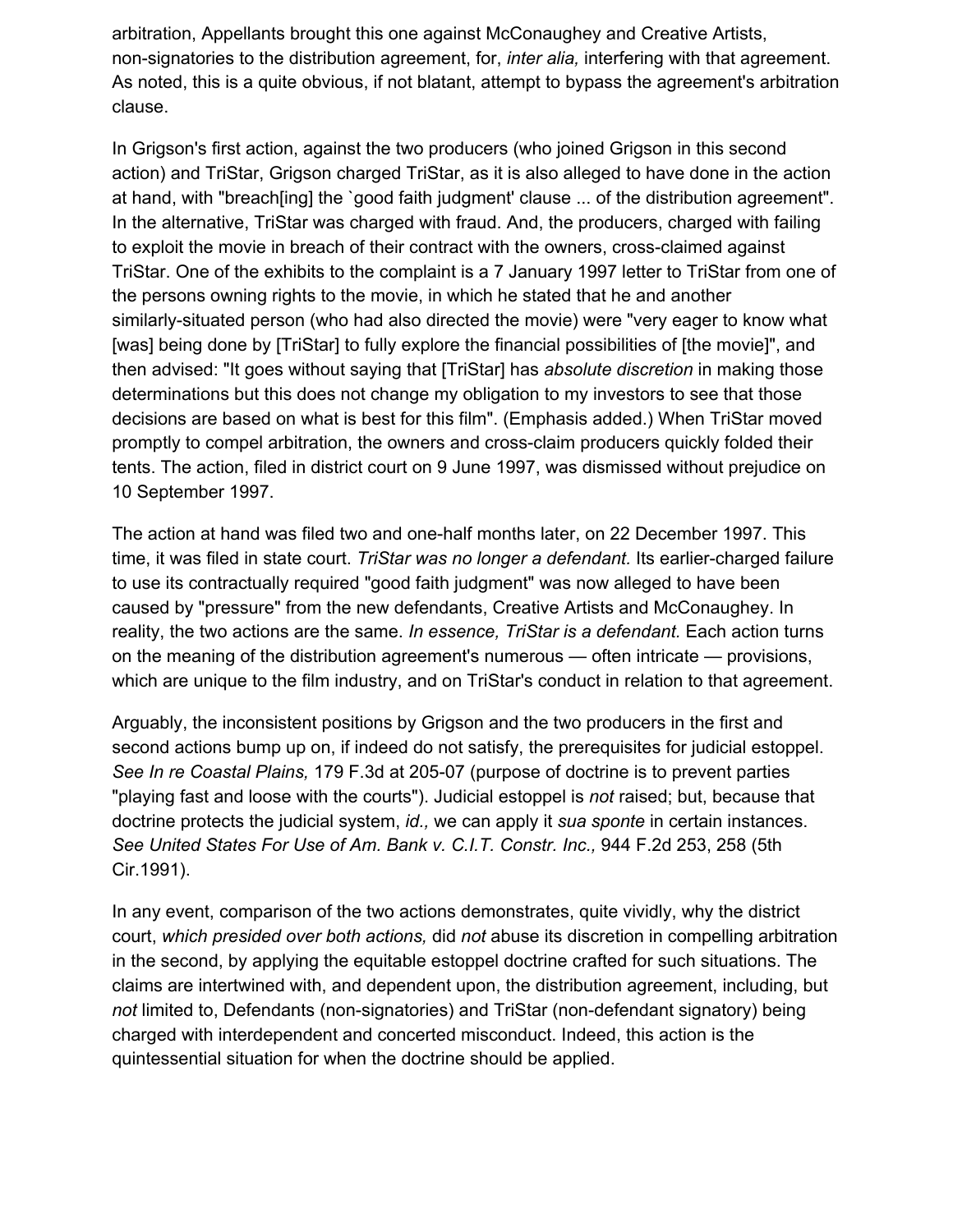For the foregoing reasons, the judgment is

### *AFFIRMED.*

DENNIS, Circuit Judge, dissenting:

"[N]early anything can be called estoppel. When a lawyer or a judge does not know what other name to give for his decision to decide a case in a certain way, he says there is an estoppel."<sup>[1]</sup> The trouble with that kind of use of the estoppel label by the majority in this case making circuit precedent is that it will seriously hinder this court in upholding the basic principle that a person has a right to a court's decision about the merits of a dispute unless he has agreed to submit it to arbitration. Because the majority decision conflicts with the Supreme Court's recent emphatic affirmations of that principle, and the precedents of this circuit, I respectfully dissent.

In *First Options of Chicago, Inc. v. Kaplan,* 514 U.S. 938, 115 S.Ct. 1920, 131 L.Ed.2d 985 (1995), the Supreme Court reaffirmed important contractual arbitration principles: (1) *Contract Governs Whether A Dispute Is Arbitrable Or Litigable:* "[A]rbitration is simply a matter of contract between the parties; it is a way to resolve those disputes-but only those disputes-that the parties have agreed to submit to arbitration."[2] "[A] party who has not agreed to arbitrate will normally have a right to a court's decision about the merits of its dispute[.]"[3] (2) *State-Law Contract Principles Govern Standing And Obligation To Arbitrate:* "When deciding whether the parties agreed to arbitrate a certain matter ... courts generally  $\ldots$  should apply ordinary state-law principles that govern the formation of contracts."[4] (3) *Parity Of Contractual Enforcement:* "After all, the basic objective in this area is not to resolve disputes in the quickest manner possible, no matter what the parties' wishes, <sup>[5]</sup> but to ensure that commercial arbitration agreements, like other contracts `"are enforced according to their terms,"'[6] and according to the intentions of the parties[.]"[7] (4) *Standard of Review:* "[R]eview of ... a district court decision confirming an arbitration award on the ground that the parties agreed to submit their dispute to arbitration, should proceed like review of any other district court decision finding an agreement between parties, e.g., accepting findings of fact that are not `clearly erroneous' but deciding questions of law de novo."[8] (Internal citations placed in footnotes).

*Air Line Pilots Ass'n v. Miller,* 523 U.S. 866, 118 S.Ct. 1761, 140 L.Ed.2d 1070 (1998), strongly confirmed these principles in holding that non-union pilots challenging the agency fee collected by the union could not be required to arbitrate their challenges because they had not agreed to do so: "Ordinarily, `arbitration is a matter of contract and a party cannot be required to submit to arbitration any dispute which he has not agreed so to submit.'" *Id.* at 876, 118 S.Ct. 1761 (citing *Steelworkers v. Warrior & Gulf Nav. Co.,* 363 U.S. 574, 582, 80 S.Ct. 1347, 4 L.Ed.2d 1409 (1960)); *see also First Options,* 514 U.S. at 942, 115 S.Ct.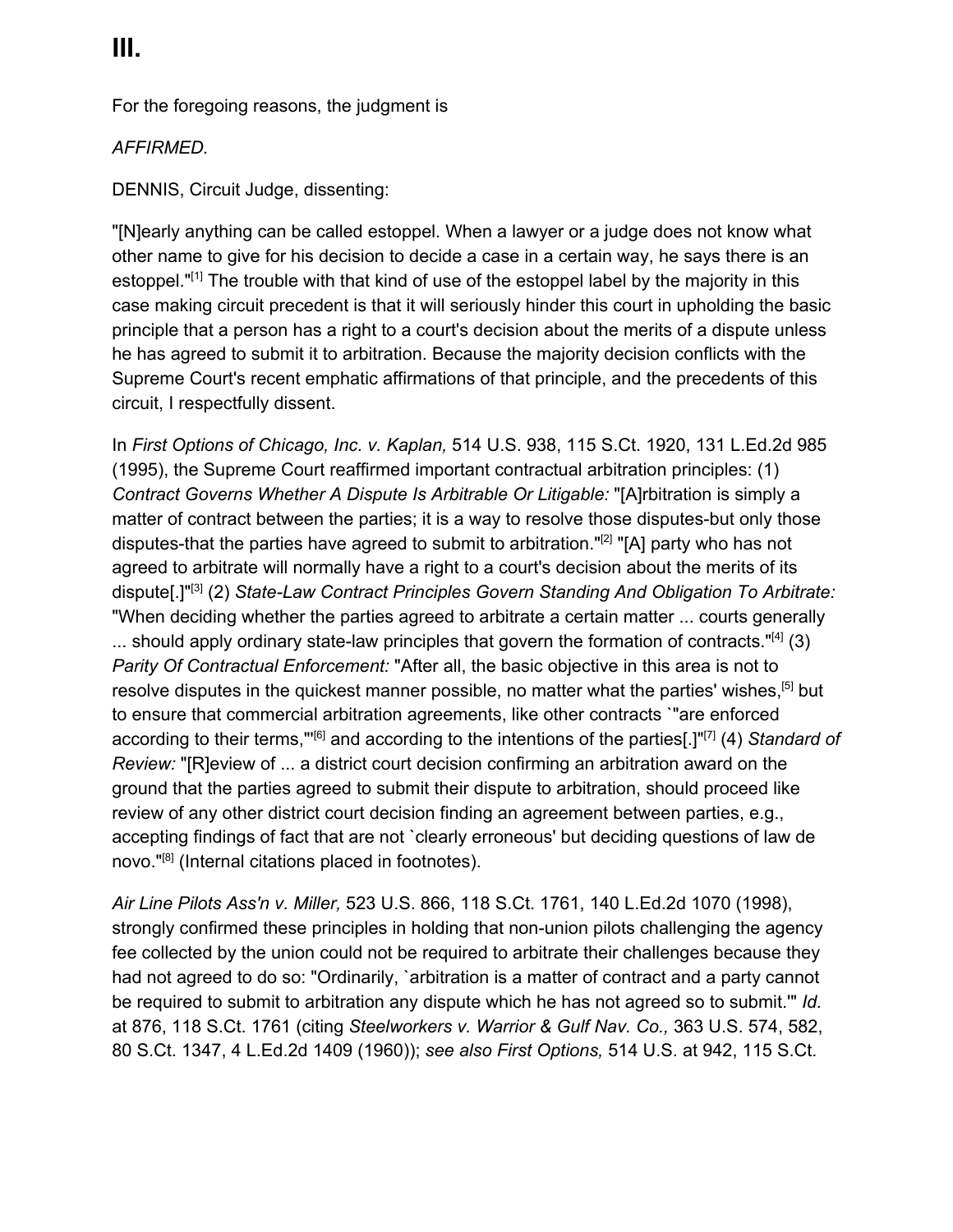1920 ("a party who has not agreed to arbitrate will normally have a right to a court's decision about the merits of its dispute").

As a general rule, an arbitration clause cannot be invoked by a non-party to the arbitration contract, and only parties to the arbitration agreement are bound to arbitrate. *See* 1 GABRIEL M. WILNER, DOMKE COMM ARBITRATION § 10:00, at 1 (Rev. Ed.1993) (citing, *inter alia, Dayhoff Inc. v. H.J. Heinz Co.,* 86 F.3d 1287 (3d Cir.1996); *Gingiss Int'l v. Bormet,* 58 F.3d 328 (7th Cir.1995); *United States v. Harkins Builders, Inc.,* 45 F.3d 830 (4th Cir. 1995)) [hereinafter DOMKE]. The federal policy favoring arbitration is strong, but it alone cannot authorize a non-party to invoke arbitration or require a non-signatory to arbitrate. *See id.* Nonetheless, a non-signatory may be bound by or acquire rights under an arbitration agreement under ordinary state-law principles of agency or contract. *Id.; First Options,* 514 U.S. at 944, 115 S.Ct. 1920.

Courts have recognized a number of theories arising out of common law principles of contract and agency law under which non-signatories may be bound to the arbitration agreements of others. For example, 1) incorporation by reference; 2) assumption by conduct; 3) agency; 4) veil-piercing/alter ego; and 5) estoppel. *See Thomson-CSF, S.A. v. American Arbitration Ass'n,* 64 F.3d 773, 776-80 (2d Cir. 1995) (citing as examples *Matter of Arbitration Between Keystone Shipping Co. & Texport Oil Co.,* 782 F.Supp. 28, 31 (S.D.N.Y.1992)(incorporation by bill of lading); *Gvozdenovic v. United Air Lines, Inc.,* 933 F.2d 1100, 1105 (2d Cir.)(assumption by conduct), *cert. denied,* 502 U.S. 910, 112 S.Ct. 305, 116 L.Ed.2d 248 (1991); *Interbras Cayman Co. v. Orient Victory Shipping Co., S.A.,* 663 F.2d 4, 6-7 (2d Cir.1981) (agency); *Carte Blanche (Singapore) Pte., Ltd. v. Diners Club Int'l. Inc.,* 2 F.3d 24, 26 (2d Cir.1993)(veil-piercing); *Wm. Passalacqua Builders, Inc. v. Resnick Developers S., Inc.,* 933 F.2d 131, 138-39 (2d Cir.1991)(same); *Deloitte Noraudit A/S v. Deloitte Haskins & Sells, U.S.,* 9 F.3d 1060, 1064 (2d Cir.1993)(non-signatory bound to arbitration contract by estoppel)).

In theory, under ordinary state-law principles of equitable and promissory estoppel, a non-party to a contract containing an arbitration clause may invoke the clause and compel a signatory party to arbitrate when the signatory reasonably should have expected that, because of his statements or conduct, the non-signatory would be induced to rely justifiably on the contract and would be injured thereby if the signatory refused to recognize the non-signatory's rights or entitlements with respect to the contract.<sup>[9]</sup> However, there have been few, if any, cases in which a non-signatory has successfully invoked an arbitration clause against a party signatory to the contract under ordinary equitable or promissory estoppel principles. In a relatively few arbitration cases, a non-signatory to the arbitration agreement has been allowed to compel arbitration under a spurious estoppel theory when the peculiar integrated or interlocking circumstances of the parties' relationships, related contracts, contractually assigned responsibilities, conduct, and disputes would allow the inference that the signatory and non-signatory parties have by an agreement implied in fact become bound reciprocally by the arbitration clause or the contract of which it is a part. *See MS Dealer Service Corp. v. Franklin,* 177 F.3d 942 (11th Cir.1999); *Sunkist Soft Drinks, Inc. v. Sunkist Growers, Inc.,* 10 F.3d 753 (11th Cir.), *cert. denied,* 513 U.S. 869, 115 S.Ct. 190,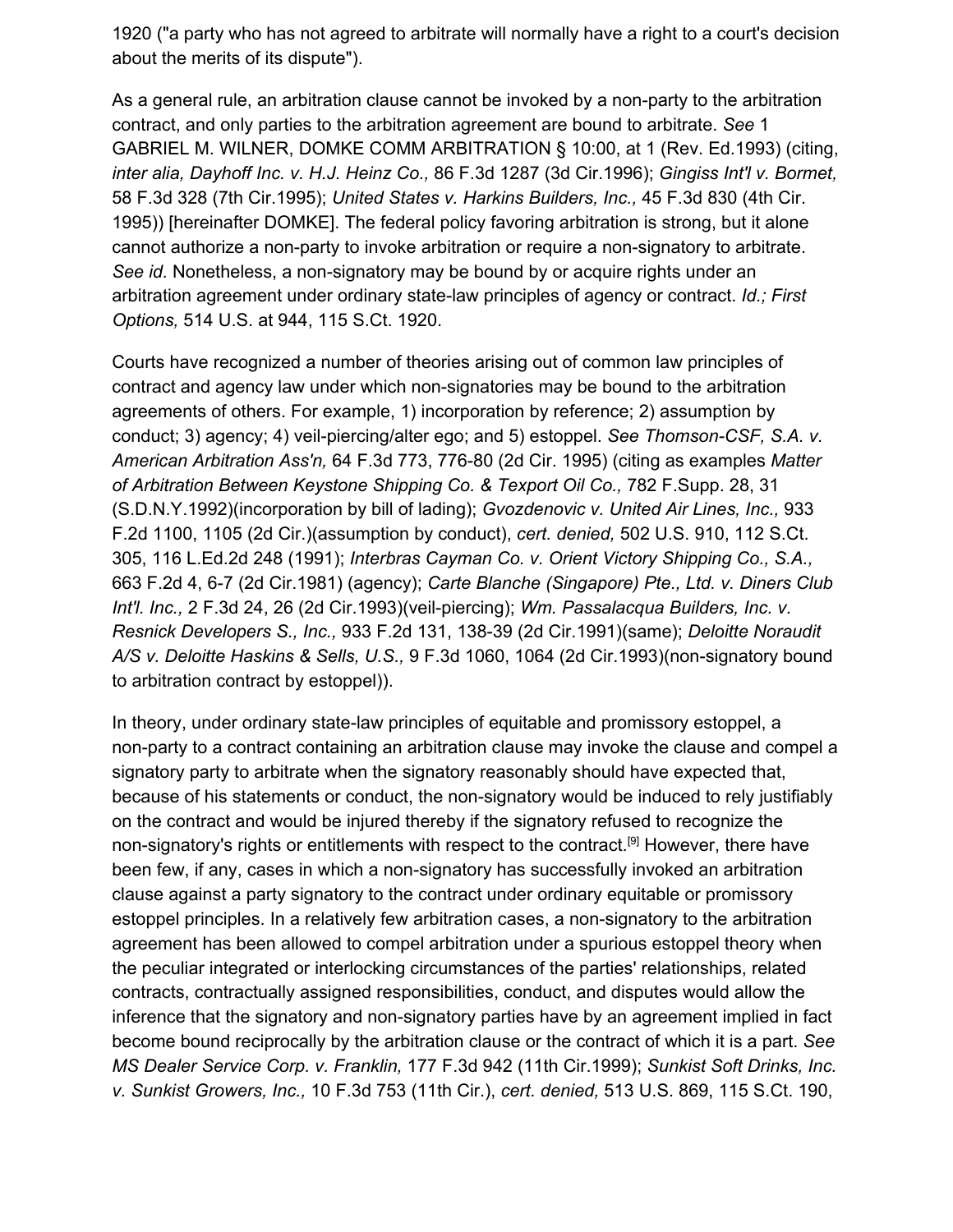130 L.Ed.2d 123 (1994); *J.J. Ryan & Sons, Inc. v. Rhone Poulenc Textile, S.A.,* 863 F.2d 315 (4th Cir.1988); *McBro Planning & Development Co. v. Triangle Elec. Const. Co., Inc.,* 741 F.2d 342 (11th Cir. 1984); *Hughes Masonry Co., Inc. v. Greater Clark County School Bldg. Corp.,* 659 F.2d 836 (7th Cir.1981); *cf.* 1 DOMKE § 10:07, at 18-20.

In truth, however, the bases of facts and reasoning upon which the courts in those cases ordered a signatory to an arbitration agreement to arbitrate a dispute with a non-signatory have the earmarks of a foundation for an agreement implied in fact rather than an ordinary equitable or promissory estoppel. In the courts' opinions the non-signatory is said to have standing to compel a signatory to arbitrate, rather than litigate, a justiciable claim against the non-signatory, if, in addition to other significant factors, there is a close relationship between signatory and non-signatory entities and the signatory's claim against the non-signatory is intertwined with an arbitrable dispute under the contract. However, the facts in those cases which made the relationships "close" and the claims "intertwined," viz., the disputants' voluntary and knowing formation of (and performance under) interlocking or integrated contracts, their bargained for exchanges of promises and/or performances between themselves and others, and, in *Sunkist* and *J.J. Ryan,* the parent-subsidiary corporate relationship, indicate the existence of an implied in fact agreement rather than an ordinary equitable or promissory estoppel.

"An agreement implied in fact is `founded upon a meeting of minds, which, although not embodied in an express contract, is inferred, as a fact, from conduct of the parties showing, in the light of the surrounding circumstances, their tacit understanding.'" *Hercules, Inc. v. United States,* 516 U.S. 417, 424, 116 S.Ct. 981, 134 L.Ed.2d 47 (1996) (quoting *Baltimore & Ohio R. Co. v. United States,* 261 U.S. 592, 597, 58 Ct.Cl. 709, 43 S.Ct. 425, 67 L.Ed. 816 (1923)).<sup>[10]</sup> The doctrine of equitable estoppel generally provides "that a representation of past or existing fact made to a party who relies upon it reasonably may not thereafter be denied by the party making the representation if permitting the denial would result in injury or damage to the party who so relies."[11] The widely accepted general statement of promissory estoppel, which developed against the backdrop of equitable estoppel, is set forth by RESTATEMENT (SECOND) OF CONTRACTS § 90(1): "A promise which the promisor should reasonably expect to induce action or forbearance on the part of the promisee or a third person and which does induce such action or forbearance is binding if injustice can be avoided only by enforcement of the promise. The remedy granted for breach may be limited as justice requires." In determining whether a person is bound either by an agreement implied in fact or by the ordinary principles of equitable or promissory estoppel, it should be kept in mind that "[j]ust as assent may be manifested by words or other conduct, sometimes including silence, so intention to make a promise may be manifested in language or by implication from other circumstances, including course of dealing or usage of trade or course of performance."[12] A brief review of *Hughes, McBro, Sunkist* and *MS Dealer* shows ample evidence of assents and promises that may have more appropriately warranted basing those decisions on agreements implied in fact, or perhaps on ordinary promissory estoppel, rather than upon the highly abstract new theory of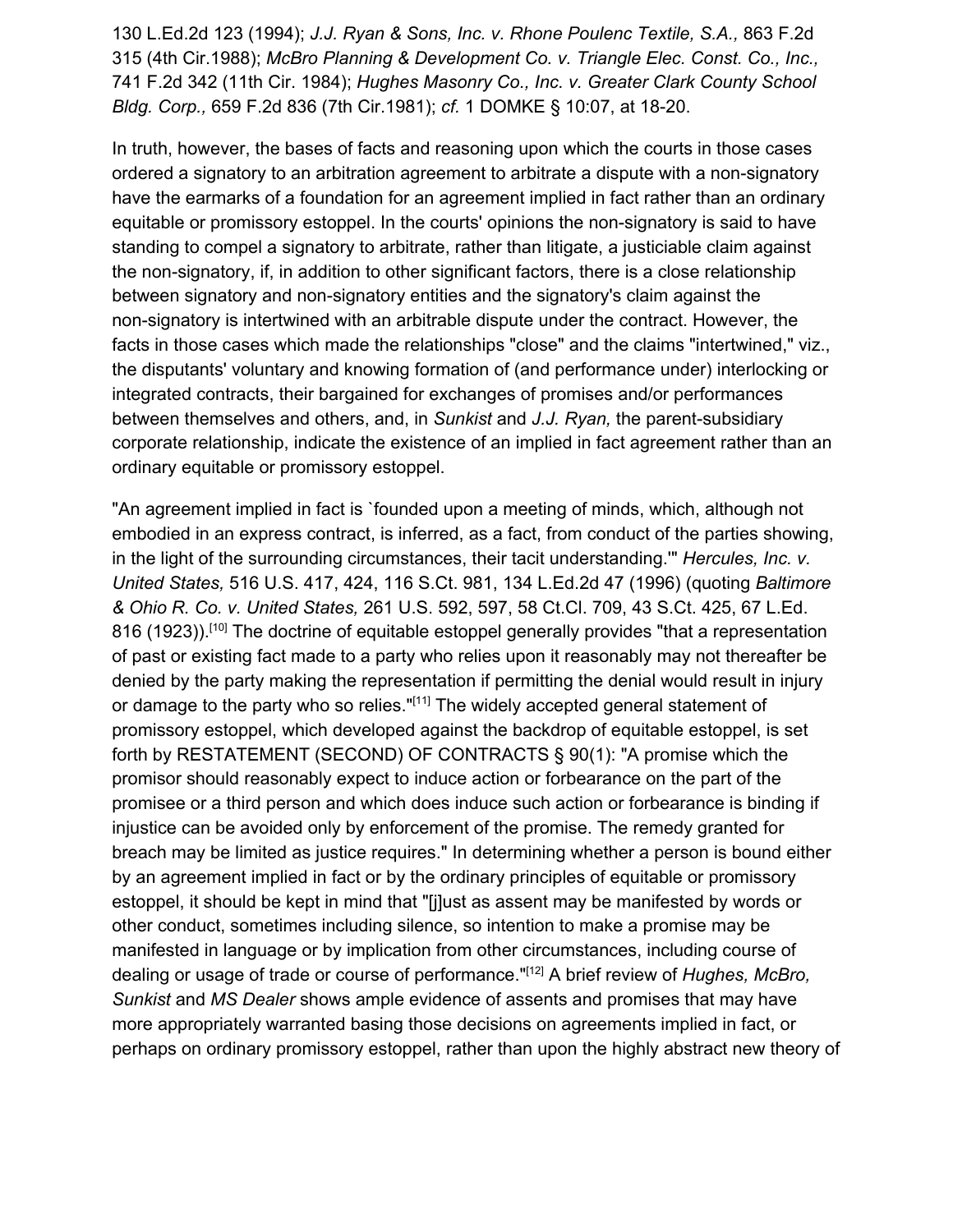an "estoppel" loosely based on "close" relationships, "intertwined" claims, and other variable factors.

The facts in *McBro* and *Hughes* were highly suggestive of an implied in fact agreement between the parties to be mutually bound by the contract containing the arbitration clause.[13] In each case a construction contractor entered a contract with the owner of the proposed facility containing an arbitration clause. The same contract designated a non-signatory party as construction manager and outlined the duties of the owner, construction contractor, construction manager, and, in one case, the architect, with respect to the construction project. The construction managers in both cases had not signed the owner-contractor agreement but had signed separate contracts containing similar arbitration clauses with either the owner or the owner's architect. By performing duties and accepting benefits under the interlocking and integrated system of construction contracts and relationships the contractors impliedly agreed to be bound to arbitrate disputes with the construction managers concerning the performance of the managers' duties assigned by and performed under the owner-contractor agreement, although the managers had only signed the related but separate contract documents between themselves and the owner or its architect.

In *Sunkist* a non-signatory parent corporation was granted standing to arbitrate disputes arising out of the performance of a contract containing an arbitration clause between the parent's wholly owned subsidiary and the other signatory to the contract. The court relied not only on the close relationships of the entities and the close resemblance of the arbitrable and litigable claims but also on a form of corporate veil piercing: "`When the charges against a parent company and its subsidiary are based on the same facts and are inherently inseparable, a court may refer claims against the parent to arbitration even though the parent is not formally a party to the arbitration.'" *Sunkist,* 10 F.3d at 757 (quoting *J.J. Ryan,* 863 F.2d at 320-21). The Fourth Circuit in *J.J. Ryan* relied on the foregoing veil piercing language quoted from its opinion and merely noted in passing that the same result had been reached under a theory of equitable estoppel in *McBro. See J.J. Ryan,* 863 F.2d at 321.

In *MS Dealer,* Sharon Franklin agreed to purchase a car from Jim Burke Motors and signed a buyer's order with Burke. The buyer's order incorporated by reference a retail installment contract between Franklin and Burke which provided that Franklin was being charged \$990.00 for a service contract under which MS Dealer Service Corporation (apparently designated by name in the buyer's order) agreed to provide services for Franklin's car. (The court of appeal's opinion suggests that MS Dealer entered an oral or written contract with Burke or Franklin or both to provide services for Franklin's car.) The buyer's order contained an arbitration clause which provided that "all disputes and controversies of every kind and nature between buyer and Jim Burke Motors, Inc. arising out of or in connection with the purchase of this vehicle will be resolved by arbitration." Also, in another passage, the buyer's order stated that "[a]ll disputes and controversies of every kind and nature between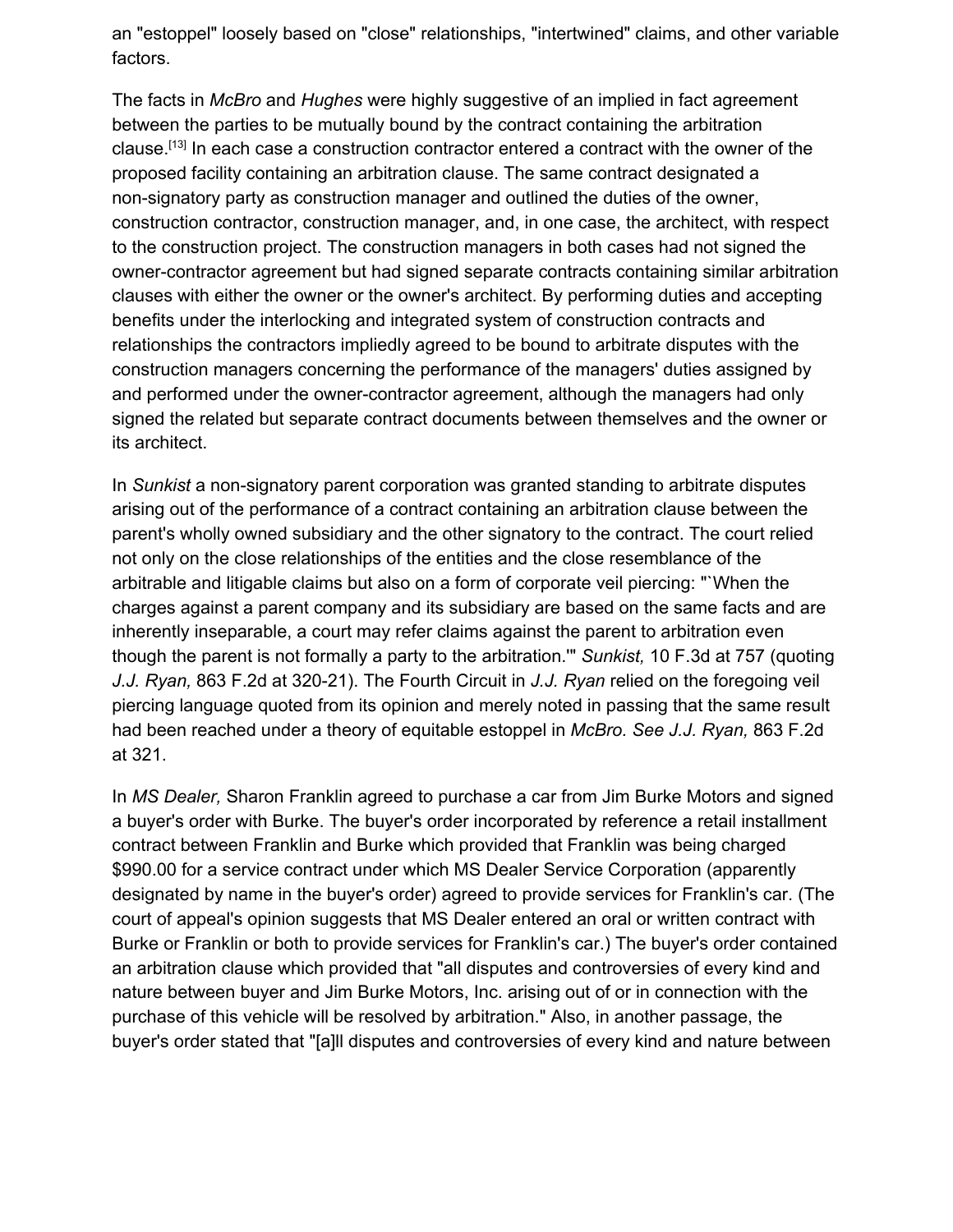the parties hereto arising out of or in connection with this contract" shall be submitted to arbitration. MS Dealer did not sign the buyer's order or the installment contract.

Franklin sued Burke and MS Dealer in state court claiming that MS Dealer improperly conspired and colluded with Burke and Chrysler Credit Corporation, the assignee of the retail installment contract, in a scheme to defraud her by imposing an excessive charge of \$990.00 for the service contract and dividing the excess amount. Burke filed a motion in state court to compel Franklin to arbitrate, which was granted and resulted in an arbitration award in favor of Burke and a dismissal of the state suit against Burke. MS Dealer sued Franklin in federal district court to compel her to arbitrate her claims against it. The court of appeals reversed the district court's dismissal of MS Dealer's petition and granted the defendants' motion to stay the action and compel arbitration.

The *MS Dealer* court, in concluding that Franklin was equitably estopped from avoiding arbitration with MS Dealer, stated:

It is important to note that Franklin's obligation to pay the \$990.00 charge arose under the Buyers Order and that she specifically alleges that MS Dealer worked hand-in-hand with Jim Burke and Chrysler Credit Corporation in this alleged fraudulent scheme. Her "allegations of such pre-arranged, collusive behavior establish[] that [her] claims against [MS Dealer are] intimately founded in and intertwined with the obligations imposed by the [Buyers Order]."

*MS Dealer,* 177 F.3d at 948 (quoting *Boyd v. Homes of Legend, Inc.,* 981 F.Supp. 1423, 1433 (M.D.Ala.1997)).

As in *Hughes* and *McBro,* the circumstances of interlocking and integrated contracts would allow the inference that both Franklin and MS Dealer had agreed to arbitrate any dispute between them arising out of or connected with Franklin's purchase of the automobile. Indeed, the ambiguous buyer's order contract reasonably could be construed to include MS Dealer as one of the "parties hereto." Further, Franklin reasonably should have understood that MS Dealer agreed to provide the service contract in exchange for the compensation it was to receive under the buyer's order and the retail installment contract and would call upon her to arbitrate any dispute related to the formation or performance of the service contract. Moreover, because Franklin's allegations of Burke's fraudulent overcharging

#### 53[6](https://scholar.google.com/scholar_case?case=8858297135417629648&hl=en&as_sdt=6,33#p536)

\*536 for the service contract was clearly an arbitrable dispute arising out of and connected with the purchase of the vehicle, MS Dealer's alleged conspiracy and collusion with Burke in the fraudulent overcharge was an essential part of the arbitrable dispute between Franklin and Burke.

Nevertheless, the Eleventh Circuit chose to use the spurious estoppel theory or label and, in justifying its decision, attempted to draw from the case some abstract "equitable estoppel" explanatory principles: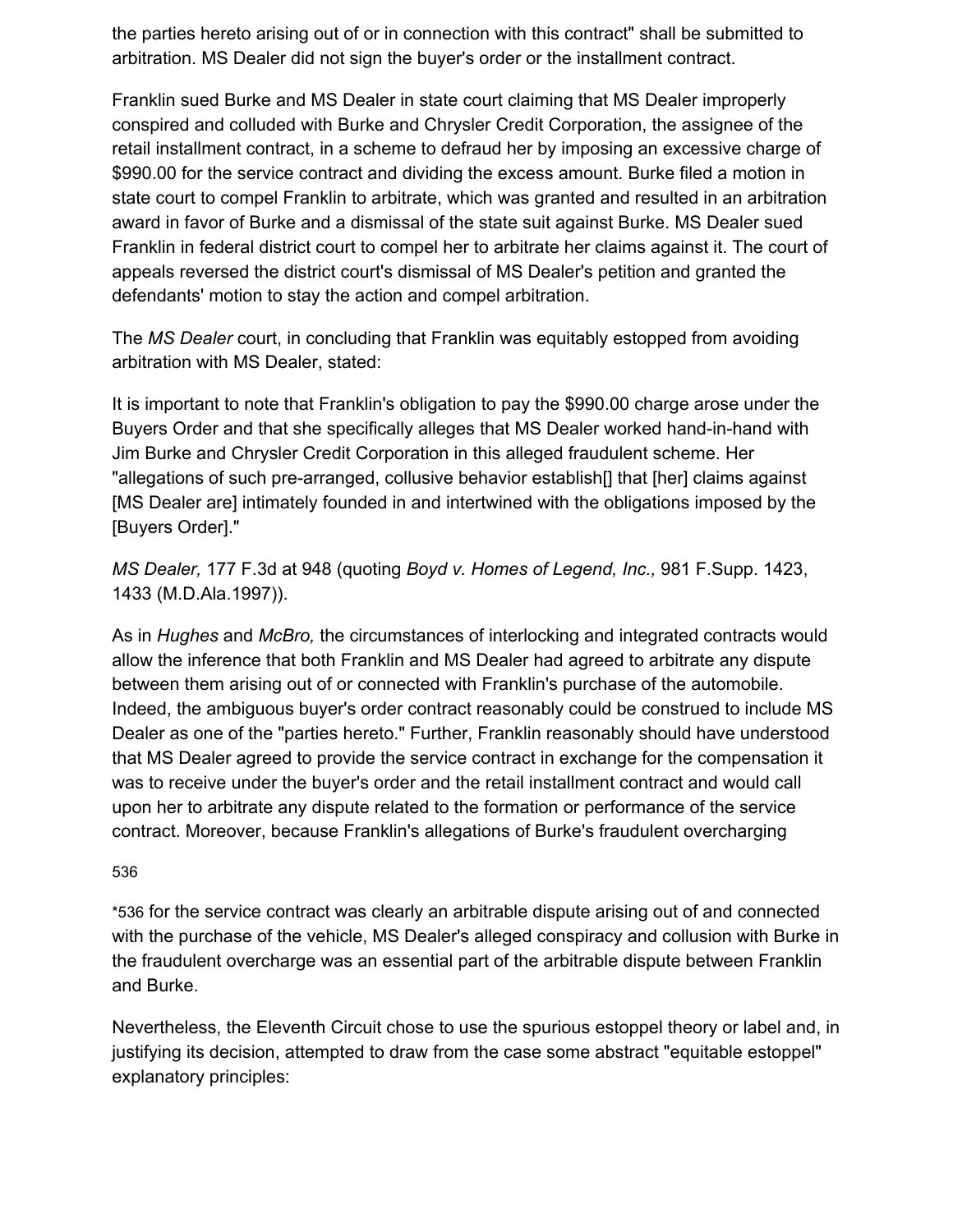First, equitable estoppel applies when the signatory to a written agreement containing an arbitration clause "must rely on the terms of the written agreement in asserting [its] claims" against the non-signatory. *Sunkist Soft Drinks,* 10 F.3d at 757. When each of a signatory's claims against a non-signatory "makes reference to" or "presumes the existence of" the written agreement, the signatory's claims "arise<sup>[]</sup> out of and relate<sup>[]</sup> directly to the [written] agreement," and arbitration is appropriate. *Id.* at 758. Second, "application of equitable estoppel is warranted ... when the signatory [to the contract containing the arbitration clause] raises allegations of ... substantially interdependent and concerted misconduct by both the nonsignatory and one or more of the signatories to the contract." *Boyd,* 981 F.Supp. at 1433.

*MS Dealer,* 177 F.3d at 947. The remainder of the *MS Dealer* opinion, however, in its painstaking analysis of the facts and reasoning based on all of the circumstances involved, indicates no intention that the foregoing principles should be applied as free-standing rules of law. The Eleventh Circuit concluded that Franklin was compelled to arbitrate her dispute with MS Dealer only after pointing out facts indicating that both parties had actually manifested their mutual assent to a bargain in which they exchanged promises of performances with each other and with Jim Burke Motors; that the buyer's order incorporating the arbitration clause and the retail installment contract, which incorporated the service contract with MS Dealer, were all parts of the bargain of which Franklin, MS Dealer, and Burke were aware or should have been aware before they entered the agreement; and that, if MS Dealer was a co-conspirator with Burke in defrauding Franklin as she alleged, her claim against MS Dealer was part of her dispute with Burke, with whom she was a co-signatory of the arbitration agreement. *See id.* at 947-49.

On the other hand, the Second Circuit, in *Thomson-CSF, S.A. v. Am. Arbitration Ass'n,* 64 F.3d 773 (2d Cir.1995), refused to accept "[a]nything short of requiring a *full* showing of some accepted theory under agency or contract law" before compelling arbitration between a signatory and a non-signatory. *Id.* at 780. In *Thomson-CSF,* the court of appeals reversed the district court's order compelling a non-signatory parent corporation to arbitrate a dispute with a third party under an arbitration agreement signed by the parent's subsidiary corporation prior to the parent's acquisition of the subsidiary. The district court had determined that the claims of the third party, E & S, did not fall within any of the traditional theories for binding a non-signatory, but nevertheless ordered Thomson, the non-signatory, to arbitrate a dispute with E & S, applying a "hybrid approach" based on Thomson's conduct in voluntarily becoming an affiliate of its subsidiary, Rediffusion, on the degree of control Thomson exercised over Rediffusion, and on the interrelatedness of the issues. In so doing, the Second Circuit held, "the district court improperly extended the law of this Circuit and diluted the protections afforded nonsignatories by the `ordinary principles of contract and agency.' A nonsignatory may not be bound to arbitrate except as dictated by some accepted theory under agency or contract law." *Id.* at 780 (quoting *McAllister Bros., Inc. v. A & S Transp. Co.,* 621 F.2d 519, 524 (2d Cir.1980))(internal citation omitted).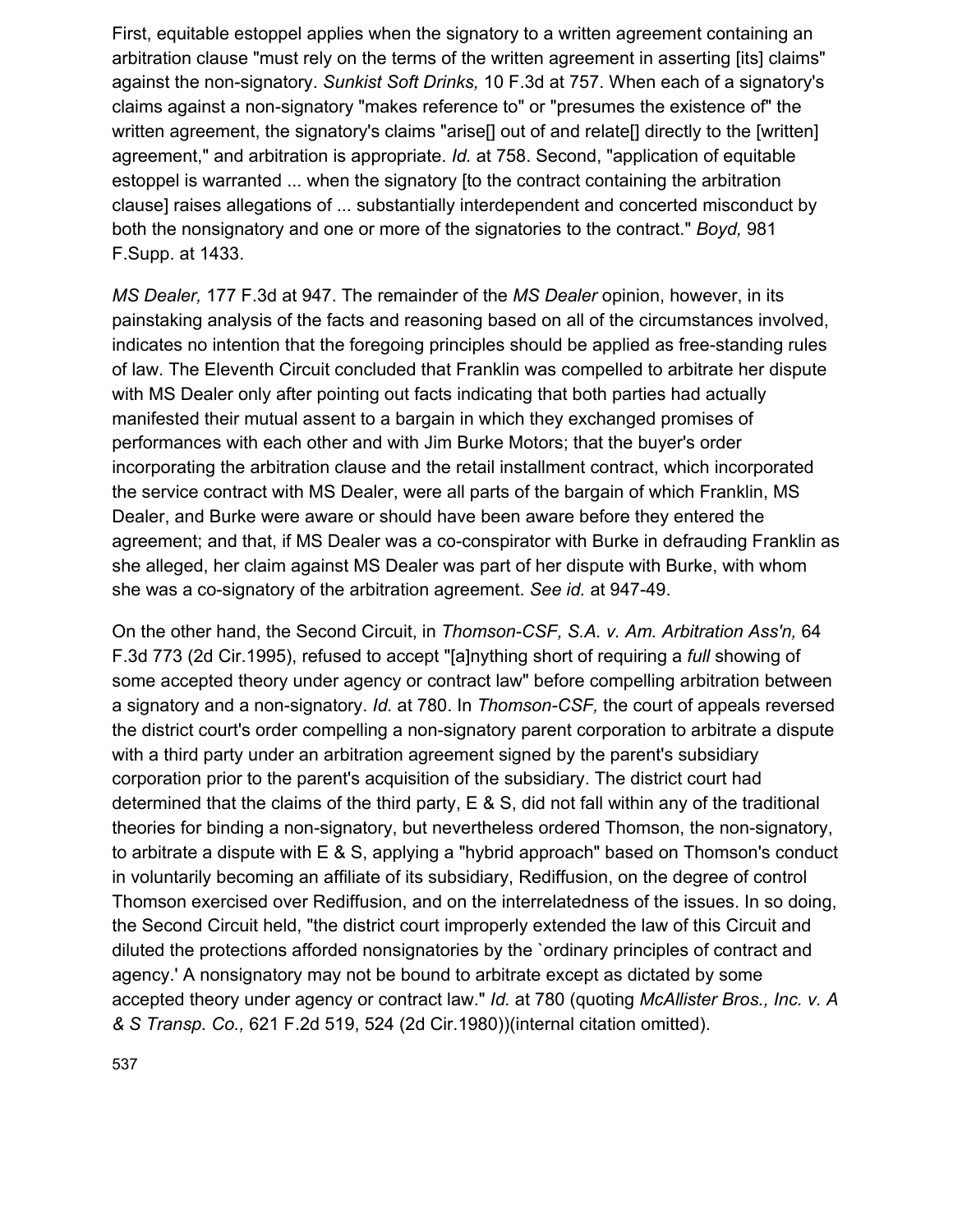\*537 The *Thomson-CSF* court addressed a situation in which a signatory seeks to compel a non-signatory, the inverse of the pattern in *MS Dealer, Sunkist, J.J. Ryan, McBro* and *Hughes.* Nonetheless, *Thomson-CSF* lends support to the conclusion that the *Hughes-McBro* line of cases lacked a valid basis in the ordinary principles of estoppel or veil-piercing for compelling the signatories to arbitrate with the non-signatories. Instead, as *Thomson-CSF* implicitly suggests, in *MS Dealer, McBro and Hughes,* the only valid basis for compelling the signatories to arbitrate with the non-signatories was that their knowing participation in the reticulated transactional arrangements, and their performance and conduct thereunder, allowed the inference that they agreed to be mutually bound by the contract including the arbitration clause. After taking *Sunkist, J.J. Ryan,* and *McBro* into account, the Second Circuit in *Thomson-CSF* distinguished them as inapposite to the case before it on several grounds, including: (1) when Thomson acquired Rediffusion as its subsidiary, Thomson explicitly disavowed any obligations under the working agreement, including the arbitration clause, between Rediffusion and E & S, *see Thomson-CSF,* 64 F.3d at 777; (2) "[v]eil piercing determinations are fact specific and `differ[] with the circumstances of each case.'", *Id.* at 777-78 (quoting *American Protein Corp. v. AB Volvo,* 844 F.2d 56, 60 (2d Cir.), *cert. denied,* 488 U.S. 852, 109 S.Ct. 136, 102 L.Ed.2d 109 (1988)); "E & S has not demonstrated that Thomson exerted the degree of control over Rediffusion necessary to justify piercing the corporate veil.", *Id.* at 778; (3) "Thomson ... cannot be estopped from denying the existence of an arbitration clause to which it is a signatory because no such clause exists. At no point did Thomson indicate a willingness to arbitrate with E & S." *Id.* at 779; (4) "[t]he district court ... improperly extended the limited theories upon which this Court is willing to enforce an arbitration agreement against a non-signatory. The district court's hybrid approach dilutes the safeguards afforded to a non-signatory by the `ordinary principles of contract and agency' and fails to adequately protect parent companies, the subsidiaries of which have entered into arbitration agreements." *Id.* at 780.

The Second Circuit's adherence to "ordinary principles of contract and agency" in *Thomson-CSF* was consistent with the Supreme Court's admonition and example it set in *First Options* as to the application of ordinary state law principles of contracts to determine whether the parties agreed to arbitrate a certain matter. As mentioned above, the Court in *First Options* instructed:

When deciding whether the parties agreed to arbitrate a certain matter (including arbitrability), courts generally (though with a qualification we discuss below) should apply ordinary state-law principles that govern the formation of contracts....The relevant state law here, for example, would require the court to see whether the parties objectively revealed an intent to submit the arbitrability issue to arbitration. [citing an Illinois case for the law of the state whose law governed the workout agreement and a Pennsylvania case for the law of the state where the Kaplans objected to arbitrability]

*First Options,* 514 U.S. at 944, 115 S.Ct. 1920 (internal citations omitted).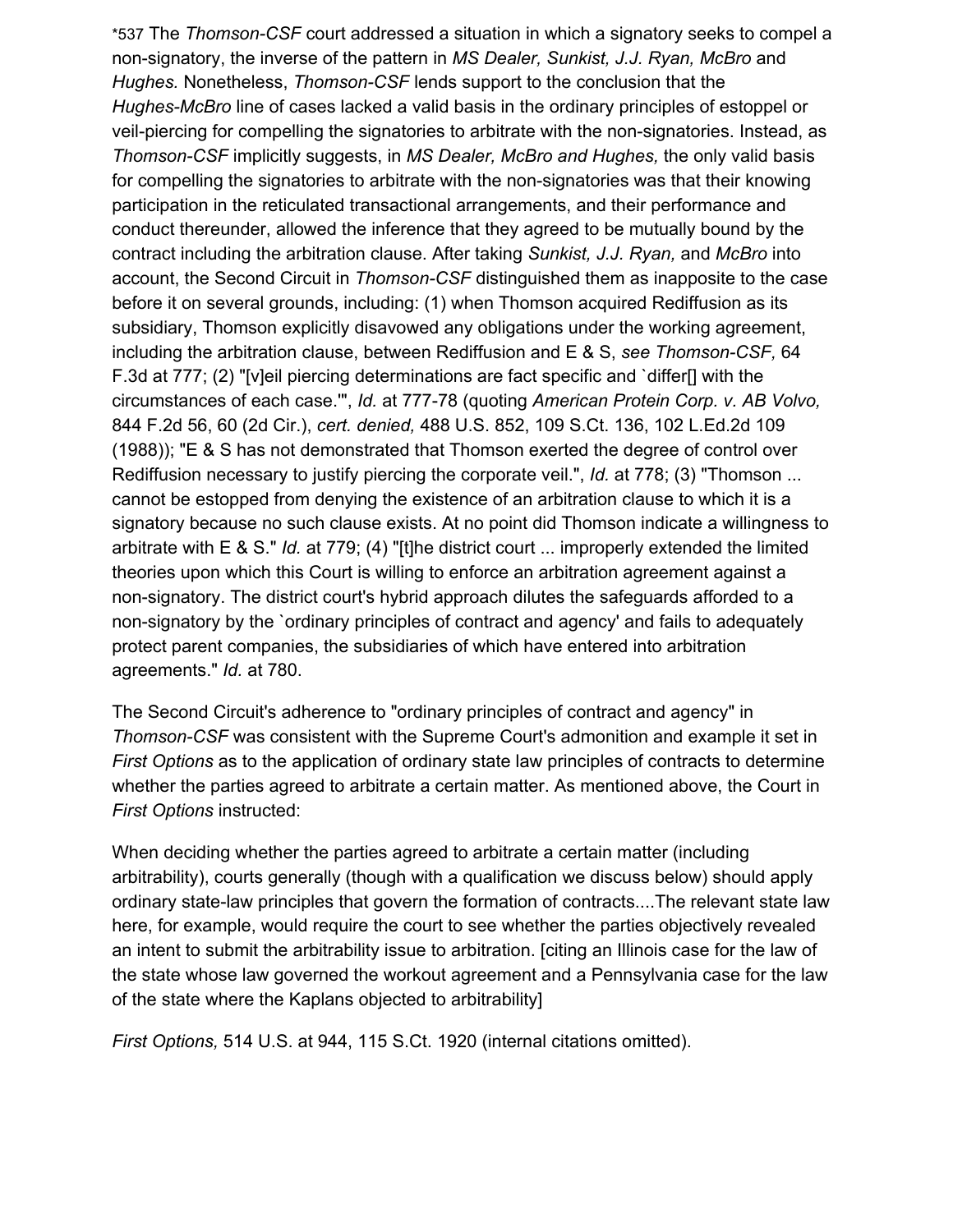The plaintiffs brought the present suit against Creative Artists and McConaughey in a Texas state court asserting a Texas state tort claim for interference with contract. Thus, the ordinary state law principles of Texas governing the formation of contracts should be applied to determine whether the plaintiffs agreed to arbitrate this matter with the defendants. The trial court acknowledged that neither of the defendants were signatories to the contract between the plaintiffs and Columbia TriStar. The trial court did not find that the plaintiffs and defendants had entered

### 53[8](https://scholar.google.com/scholar_case?case=8858297135417629648&hl=en&as_sdt=6,33#p538)

\*538 an agreement, express or implied in fact, to arbitrate the tortious interference with contract claim. Instead, the trial court determined that the plaintiffs were bound by equitable estoppel to arbitrate the matter with the defendants. On appeal the defendants also rely solely on equitable estoppel.

All American jurisdictions adopt and apply a theory of promissory estoppel grounded in section 90 of the contracts restatements. 3 ERIC MILLS HOLMES, CORBIN ON CONTRACTS, § 8.12, at 58 (Joseph M. Perillo ed., rev. ed.1997) [hereinafter CORBIN]. This theory is an outgrowth of and includes the earlier doctrine of equitable estoppel. *See* 1 E. ALLAN FARNSWORTH, FARNSWORTH ON CONTRACTS § 2.19, at 137-40 (1990 and Supp.1998); 3 CORBIN § 8.11, at 46. Recent Texas decisions cite and apply the second Restatement § 90. *See* 3 CORBIN § 8.12, at 188 (citing *City of Beaumont v. Excavators & Constructors, Inc.,* 870 S.W.2d 123, 136, 154 (Tex.App.1993, writ denied) (citing RESTATEMENT (SECOND) OF CONTRACTS § 90); *Traco, Inc. v. Arrow Glass Co., Inc.,* 814 S.W.2d 186, 190 (Tex.App.1991, writ denied); *First State Bank in Archer City v. Schwarz Co.,* 687 S.W.2d 453 (Tex.App.1985, writ ref'd n.r.e.)). The current three-prong Texas promissory estoppel requisites, however, were fashioned from the first Restatement in the 1960s: (1) a promise, (2) foreseeability of reliance by the promisor, and (3) substantial reliance by the promisee to its detriment. *Id.* (citing, *e.g., English v. Fischer,* 660 S.W.2d 521, 524 (Tex.1983); *Randle v. NCNB Texas Nat'l Bank,* 812 S.W.2d 381 (Tex.App. 1991); *Aubrey v. W.O. Workman,* 384 S.W.2d 389, 395 (Tex.Civ.App.1964, writ ref'd n.r.e.)). Later decisions added: (4) reliance on the promise must be reasonable, and (5) the promise will be enforced if necessary to avoid injustice. *Id.* (citing Texas cases).

Applying the Texas state-law principles governing the formation of contracts and promissory estoppel, it is evident that the plaintiffs should not be compelled to arbitrate their tortious interference with contract claim with Creative Artists and McConaughey. There was no agreement between these parties, express or implied, to arbitrate that dispute. None of the requisites of section 90 of the RESTATEMENT (SECOND) OF CONTRACTS or of the Texas three-prong promissory estoppel have been established. There is no evidence that the plaintiffs promised the defendants anything, that they could foresee any reliance by the defendants, or that the defendants relied on a promise by the plaintiffs to defendants' detriment.[14]

For all of these reasons, I believe that the majority has fallen into a number of serious, harmful legal errors in the present case. The amorphous, misnamed estoppel theories of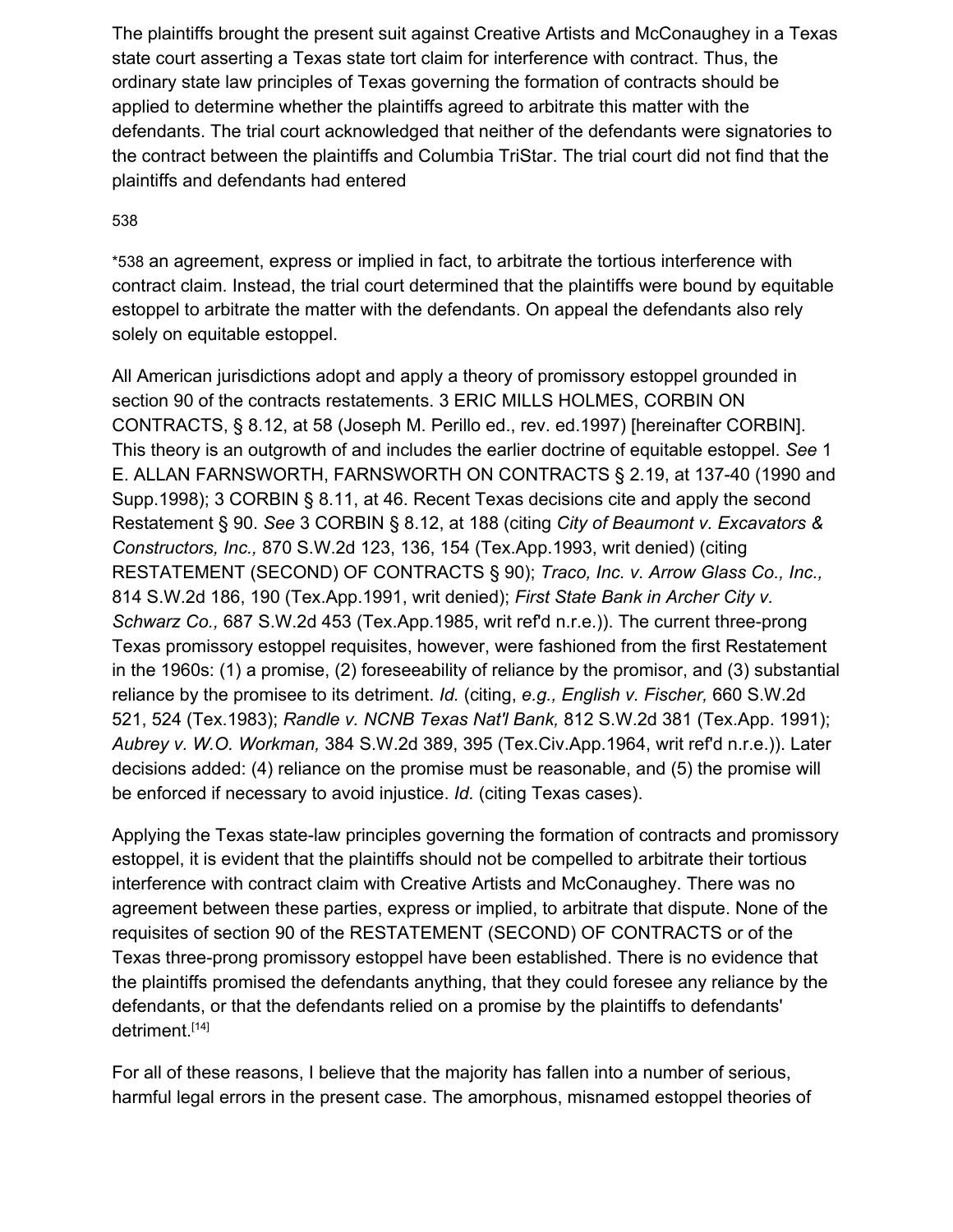*MS Dealer, Sunkist, McBro,* and *Hughes* conflict with and endanger the basic principles that the Supreme Court has held must be adhered to in compelling a person to submit to commercial arbitration, viz., (1) a person cannot be required to submit to arbitration any dispute which he has not agreed so to submit, (2) a person who has not agreed to arbitrate will normally have a right to a court's decision about the merits of its dispute, and (3) ordinary state-law principles governing the formation of contracts should be applied when deciding whether the parties agreed to arbitrate a certain matter. This court is

#### 53[9](https://scholar.google.com/scholar_case?case=8858297135417629648&hl=en&as_sdt=6,33#p539)

\*539 not bound by the court of appeals' decisions in the *Hughes-McBro* line of cases and should not attempt to follow them.

However, the majority erroneously attempts to follow *MS Dealer* and compounds its error by mistaking *MS Dealer's* highly abstract explanatory "equitable estoppel" principles for the Eleventh Circuit's complete *ratio decidendi.* Consequently, the majority overlooks the significance of the material facts upon which the *MS Dealer* decision is actually based. In contrast with the present uncomplicated case, *MS Dealer* involved an integrated network of interlocking agreements anchored in a buyer's order containing an arbitration agreement. The signatories of the buyer's order, Franklin and Jim Burke Motors, and the non-signatory of those two documents, MS Dealer, struck a bargain in which each person agreed to exchange promises of performance with the others. *See* RESTATEMENT (SECOND) OF CONTRACTS § 17. Each of the three parties manifested mutual assent to the bargain or exchanges of promises by intentional conduct from which he or she knew or had reason to know the other parties would infer such assent. *See* RESTATEMENT (SECOND) OF CONTRACTS §§ 18, 19. Each of the parties, including Franklin in particular, knew or had reason to know that the buyer's order contained an arbitration agreement and incorporated by reference the retail installment contract and the vehicular service contract. Thus, the rationale of *MS Dealer* can be viewed as limited by its material facts and even as an enforcement of an agreement implied in fact. Consequently, if *MS Dealer* merely enforces an agreement implied in fact, it does no violence to the principles that a party cannot be forced to submit to arbitration a dispute that he has not agreed to so submit according to the application of ordinary state-law principles that govern the formation of contracts. The majority, on the other hand, by disregarding the important material facts underlying *MS Dealer,* and by adopting and applying only that decision's skeletal explanatory theory, unleashes an indeterminate precedent capable in its application of sweeping countless parties' disputes into arbitration without even a semblance of their agreement under ordinary state-law principles of contracts, agency or equitable estoppel.

The majority also misstates the applicable standard of review, although the error may not have had any effect upon its decision. In *First Options,* the Supreme Court held that the standard a court of appeals should apply when reviewing a district court decision that refuses to vacate or confirms an arbitration award should proceed by accepting findings of fact that are not clearly erroneous but deciding questions of law de novo. *See First Options,* 514 U.S. at 948, 115 S.Ct. 1920. "We believe ... that the majority of Circuits is right in saying that courts of appeals should apply ordinary, not special, standards when reviewing district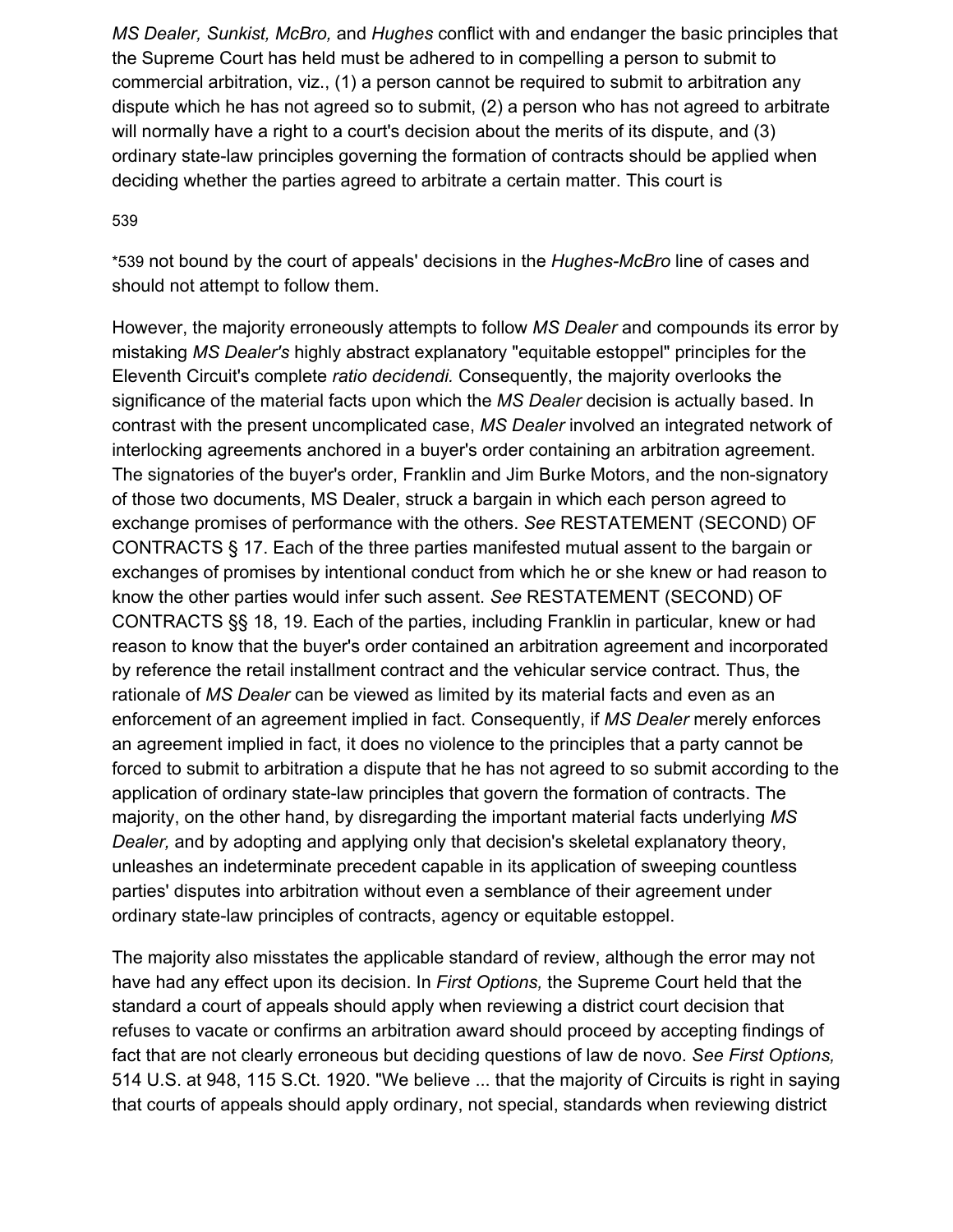court decisions upholding arbitration awards. For one thing, it is undesirable to make the law more complicated by proliferating review standards without good reasons." *Id.* This court followed *First Options* in *General Motors Corp. v. Pamela Equities Corp.,* 146 F.3d 242, 246 (5th Cir.1998) and *F.C. Schaffer & Assocs., Inc. v. Demech Contractors, Ltd.,* 101 F.3d 40, 43 (5th Cir.1996). Accordingly, the standard of review should be the same in this case in which we are reviewing a district court's decision that compels parties either to submit a dispute to arbitration (that they contend they have not agreed to so submit) or to abandon their right to a court's decision about the merits of the dispute. Previous decisions of this circuit and others have said that we review the grant or denial of a motion to compel arbitration de novo. *See Webb v. Investacorp, Inc.,* 89 F.3d 252, 257 (5th Cir.1996); *Snap-On Tools Corp. v. Mason,* 18 F.3d 1261, 1264 (5th Cir.1994); *Armijo v. Prudential Ins. Co. of Am.,* 72 F.3d 793, 796 (10th Cir.1995); *Kidd v. Equitable Life Assurance Soc'y of the United States,* 32 F.3d 516, 518 (11th Cir.

#### 54[0](https://scholar.google.com/scholar_case?case=8858297135417629648&hl=en&as_sdt=6,33#p540)

\*540 1994); *Sunkist,* 10 F.3d at 756; *Britton v. Co-op. Banking Group,* 4 F.3d 742, 744 (9th Cir.1993); *Trap Rock Indus., Inc. v. Local 825, Int'l Union of Operating Engineers, AFL-CIO,* 982 F.2d 884, 887 (3d Cir.1992); *MidAmerica Federal Sav. and Loan Ass'n v. Shearson/American Express, Inc.,* 886 F.2d 1249, 1259 (10th Cir. 1989). Paradoxically, the majority opinion states that we review to determine only whether the district court has abused its discretion in applying equitable estoppel, but that an application of law that is erroneous, or an assessment of the evidence that is clearly erroneous, constitutes an abuse of discretion. These contradictory statements of the standard can only lead to confusion. In my opinion, abuse of discretion does not belong in our standard for reviewing whether the ordinary state-law requisites of promissory or equitable estoppel have been met, but the district court may well have discretion in limiting the remedy as justice requires. *See* RESTATEMENT (SECOND) OF CONTRACTS § 90(1).

[1] Statement of Samuel Williston, 4 ALI Proceedings 61, 89-90 (1926) (quoted by 4 RICHARD A. LORD, WILLISTON ON CONTRACTS § 8.5, at 73 (4th ed.1992)) [hereinafter WILLISTON].

[2] *First Options,* 514 U.S. at 943, 115 S.Ct. 1920 (citing *AT&T Technologies, Inc. v. Communications Workers,* 475 U.S. 643, 649, 106 S.Ct. 1415, 89 L.Ed.2d 648 (1986); *Mastrobuono v. Shearson Lehman Hutton, Inc.,* 514 U.S. 52, 57-58 and n. 9, 115 S.Ct. 1212, 131 L.Ed.2d 76 (1995); *Allied-Bruce Terminix Cos. v. Dobson,* 513 U.S. 265, 271, 115 S.Ct. 834, 130 L.Ed.2d 753 (1995); *Mitsubishi Motors Corp. v. Soler Chrysler-Plymouth, Inc.,* 473 U.S. 614, 625-26, 105 S.Ct. 3346, 87 L.Ed.2d 444 (1985)).

#### [3] *Id.* at 942, 115 S.Ct. 1920.

[4] *Id.* at 944, 115 S.Ct. 1920 (citing *Mastrobuono,* 514 U.S. at 62-63 & n. 9, 115 S.Ct. 1212; *Volt Information Sciences, Inc. v. Board of Trustees of Leland Stanford Junior Univ.,* 489 U.S. 468, 475-76, 109 S.Ct. 1248, 103 L.Ed.2d 488 (1989); *Perry v. Thomas,* 482 U.S. 483, 492-93 n. 9, 107 S.Ct. 2520, 96 L.Ed.2d 426 (1987); 1 GABRIEL M. WILNER, DOMKE COMM ARBITRATION § 4:04, at 15 (Rev. Ed.1993)) [hereinafter DOMKE].

[5] *Id.* at 947, 115 S.Ct. 1920 (citing *Dean Witter Reynolds, Inc. v. Byrd,* 470 U.S. 213, 219-20, 105 S.Ct. 1238, 84 L.Ed.2d 158 (1985)).

[6] *Id.* (citing *Mastrobuono,* 514 U.S. at 54, 115 S.Ct. 1212 (quoting *Volt Information Sciences,* 489 U.S. at 479, 109 S.Ct. 1248)).